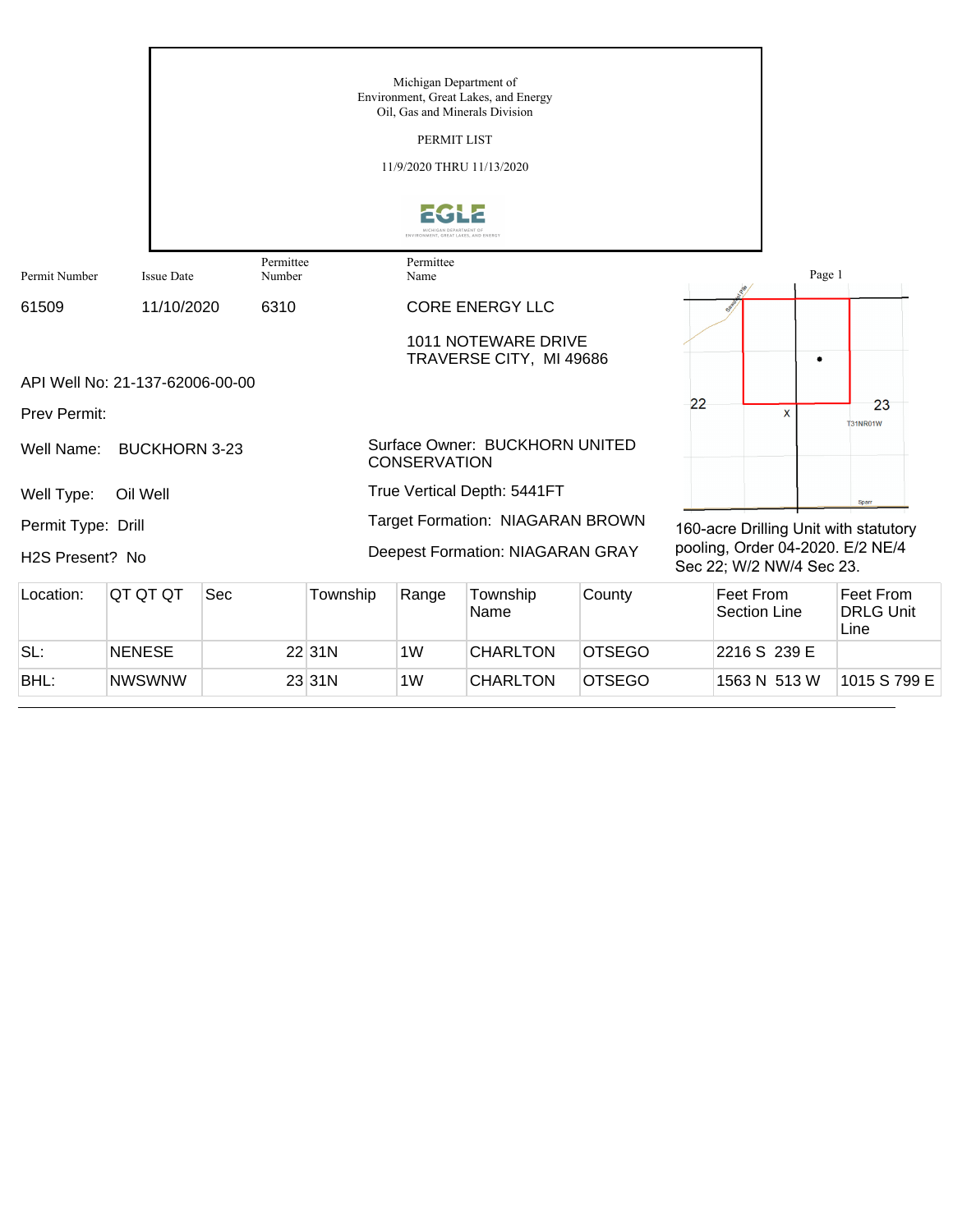Environment, Great Lakes, and Energy

Oil, Gas and Minerals Division

Updated Permits

11/9/2020 THRU 11/13/2020



Permit Number Permittee Number Permittee Name Page 1

**PLUGGING INSTRUCTIONS ISSUED:**

12554 4428

MID MICHIGAN GAS STORAGE CO

11039 150TH AVE BIG RAPIDS, MI 49307

API Well Number: 21-035-12554-00-00

Well Name: ANN ARBOR RAILROAD 33

Plug Inst. Issue Date: 11/2/2020

| Location | <b>OT OT OT</b> | <b>Sec</b> Township | Range | Township Name  | County        | Feet From Section<br>Line | <b>Feet From DRLG</b><br>Unit |
|----------|-----------------|---------------------|-------|----------------|---------------|---------------------------|-------------------------------|
| SL:      | <b>CNNW</b>     | $21$  18N           | 15W   | <b>LINCOLN</b> | <b>ICLARE</b> | 1320 N 1320 W             |                               |
| BHL:     |                 | 21 <sub>18N</sub>   | .5W   | LINCOLN        | <b>ICLARE</b> |                           |                               |

 $\frac{1}{2}$ 

Comment: App to P&A expires on 11/2/21

53461 6371

BREITBURN OPERATING LIMITED PARTNERSHIP 1111 BAGBY STREET, SUITE 1600

HOUSTON, TX 77002

API Well Number: 21-137-53461-00-00

Well Name: FONTINALIS CLUB C4-2

Plug Inst. Issue Date: 11/5/2020

| Location | <b>OT OT OT</b> | Sec Township | Range | Township Name     | Countv         | Feet From Section<br>Line | <b>IFeet From DRLG</b><br>Unit |
|----------|-----------------|--------------|-------|-------------------|----------------|---------------------------|--------------------------------|
| ISL:     | <b>SWNESE</b>   | 2 3 1 N      | 3W    | <b>LIVINGSTON</b> | <b>IOTSEGO</b> | 1650 S 700 E              | 330 S 620 W                    |
| BHL:     | <b>SWNESE</b>   | 2131N        | 3W    | <b>LIVINGSTON</b> | <b>LOTSEGO</b> |                           |                                |

Comment: App to P&A expires on 11/5/21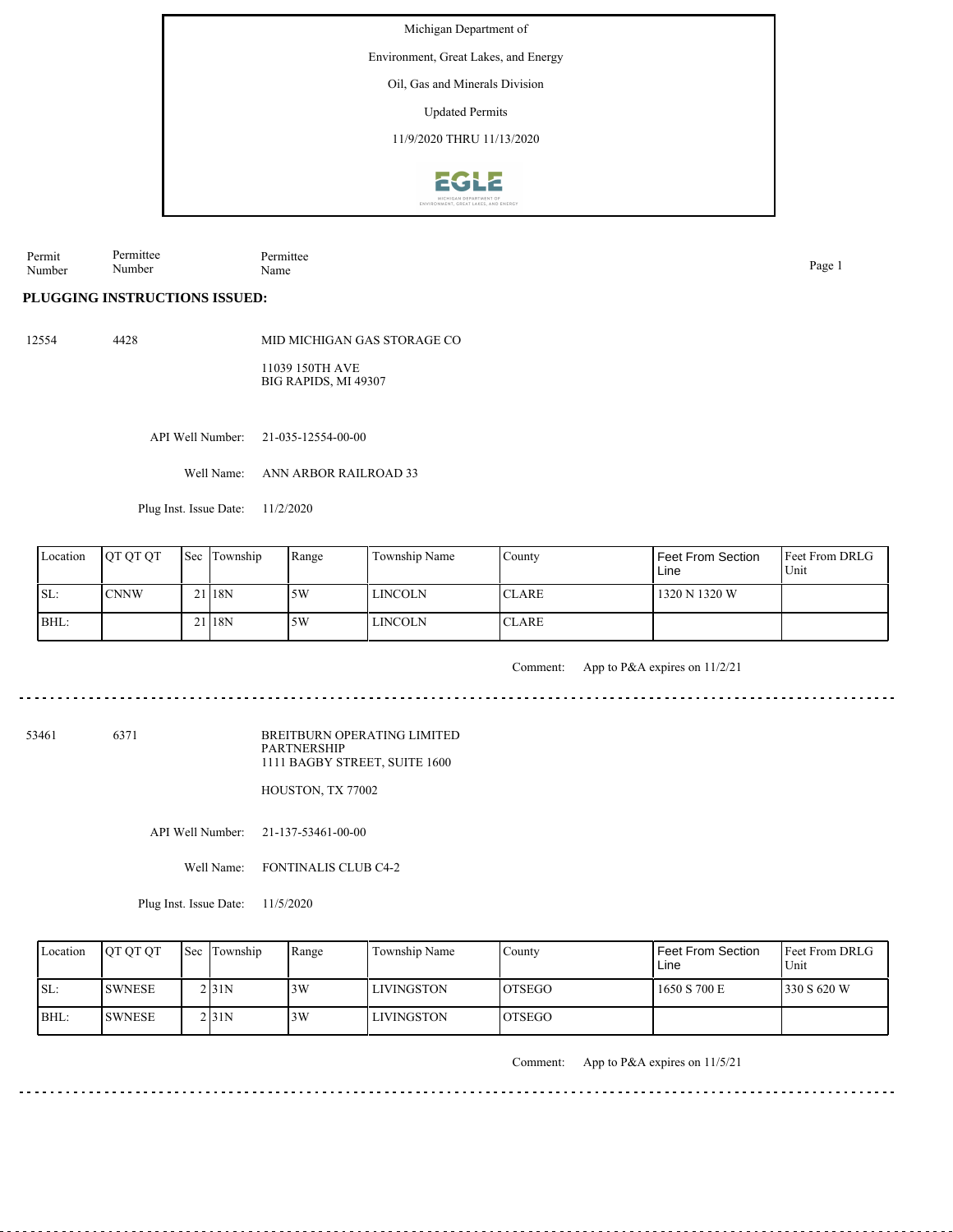Environment, Great Lakes, and Energy

Oil, Gas and Minerals Division

Updated Permits

11/9/2020 THRU 11/13/2020



| Permit | Permittee | Permittee                  | Page 2 |
|--------|-----------|----------------------------|--------|
| Number | Number    | Name                       |        |
| 5567   | 2545      | UNION OIL CO OF CALIFORNIA |        |

2210 WEST PINE RIVER ROAD BRECKENRIDGE, MI 48615-9611

API Well Number: 21-035-05567-00-00

Well Name: STATE CLARE A-3

Plug Inst. Issue Date: 6/10/2020

| Location | <b>OT OT OT</b> | <b>Sec</b> Township | Range | Township Name  | County       | Feet From Section<br>Line | <b>Feet From DRLG</b><br>Unit |
|----------|-----------------|---------------------|-------|----------------|--------------|---------------------------|-------------------------------|
| ISL:     | E2E2NW          | 33 19N              | 16W   | <b>REDDING</b> | <b>CLARE</b> | 1320 N 330 E              |                               |
| BHL:     | E2E2NW          | 33 19N              | 16W   | REDDING        | <b>CLARE</b> |                           |                               |

<u>. . . . . . . . . .</u>

Comment: App to re-P&A well expires on 6/10/21

. . . . . . . . . . . . . . . . .

. . . . . . . . . . . . . . . . . .

6347 4428

MID MICHIGAN GAS STORAGE CO

11039 150TH AVE BIG RAPIDS, MI 49307

API Well Number: 21-035-06347-00-00

Well Name: SMITH, N H 5

Plug Inst. Issue Date: 11/5/2020

| Location | <b>OT OT OT</b> | Sec Township | Range | Township Name  | Countv       | l Feet From Section<br>Line | <b>Feet From DRLG</b><br>Unit |
|----------|-----------------|--------------|-------|----------------|--------------|-----------------------------|-------------------------------|
| SL:      | <b>CNNW</b>     | 24 18N       | .6W   | <b>FREEMAN</b> | <b>CLARE</b> | 1320 N 1320 W               |                               |
| BHL:     |                 | 24 18N       | .6W   | <b>FREEMAN</b> | <b>CLARE</b> |                             |                               |

Comment: App to P&A expires on 11/5/21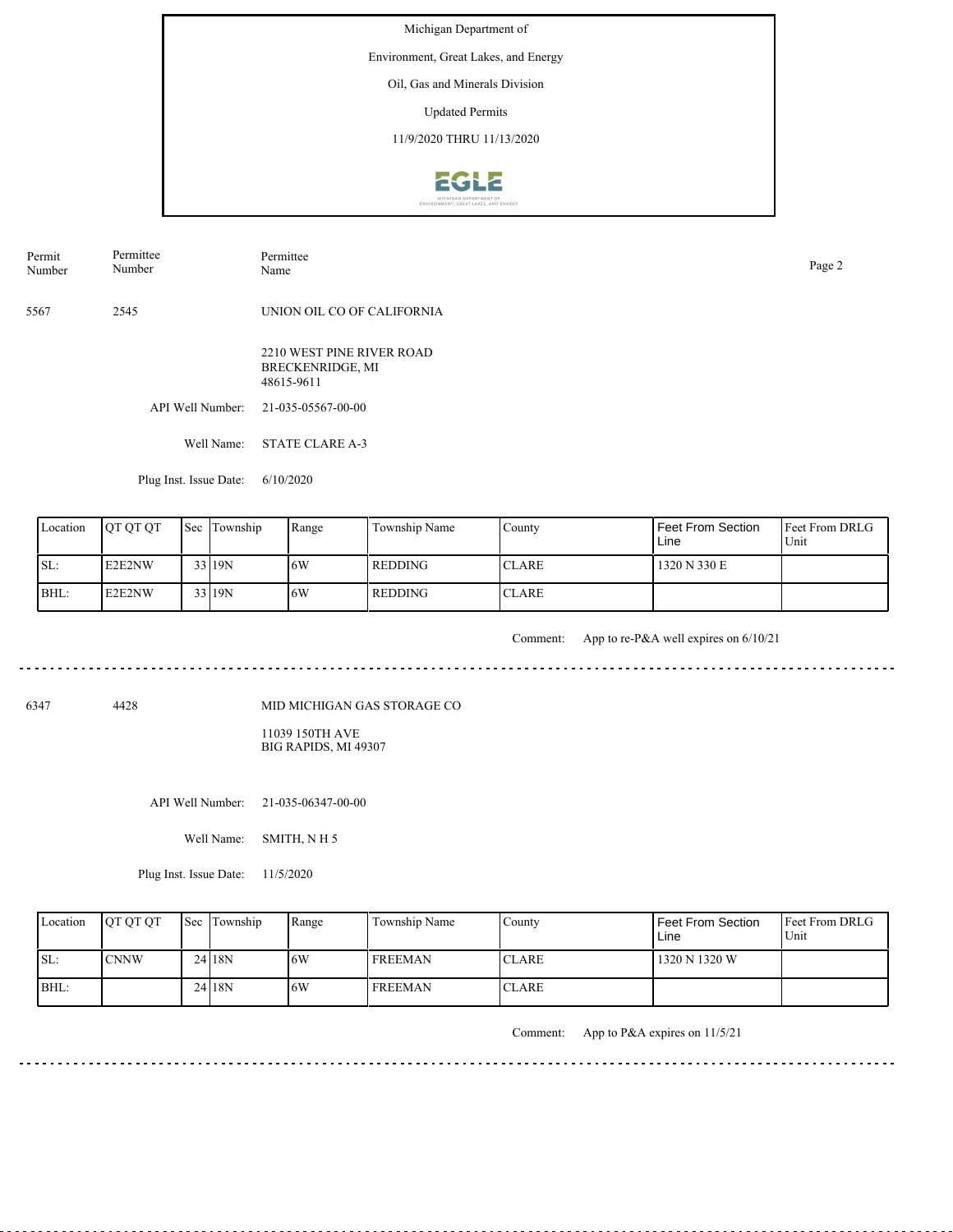Environment, Great Lakes, and Energy

Oil, Gas and Minerals Division

Updated Permits

11/9/2020 THRU 11/13/2020



6865 4428 MID MICHIGAN GAS STORAGE CO 11039 150TH AVE BIG RAPIDS, MI 49307 Permit Number Permittee Number Permittee<br>Name Name Page 3

API Well Number: 21-035-06865-00-00

Well Name: PERKINS, L R 19

Plug Inst. Issue Date: 11/5/2020

| Location | <b>OT OT OT</b> | <b>Sec</b> | Township | Range | Township Name  | County        | l Feet From Section<br>Line | <b>Feet From DRLG</b><br>Unit |
|----------|-----------------|------------|----------|-------|----------------|---------------|-----------------------------|-------------------------------|
| ISL:     | <b>CNNE</b>     |            | 4 18N    | 16W   | <b>FREEMAN</b> | ICLARE.       | 1320 N 1320 W               |                               |
| BHL:     |                 |            | 4 18N    | 6W    | <b>FREEMAN</b> | <b>ICLARE</b> |                             |                               |

Comment: App to P&A expires on 11/5/21

in a dia a dia <u>. . . . . . . . .</u>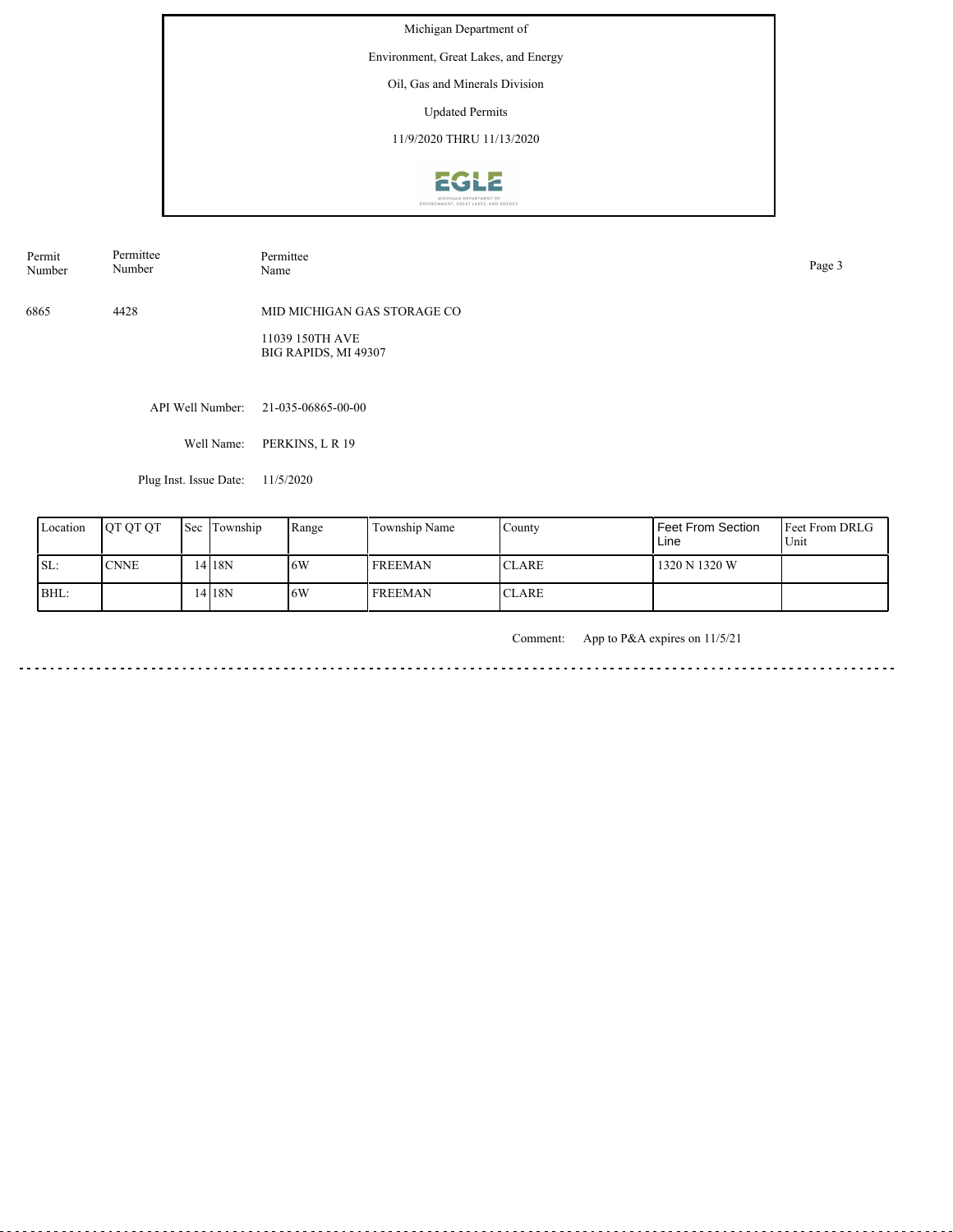Environment, Great Lakes, and Energy

Oil, Gas and Minerals Division

Updated Permits

11/9/2020 THRU 11/13/2020



| Permit | Permittee | Permittee |
|--------|-----------|-----------|
| Number | Number    | Name      |

Page 4

<u>. . . . . . . . . . . .</u>

# **RECORD OF WELL PLUGGING:**

12595 491

CONSUMERS ENERGY CO 1945 W PARNALL RD JACKSON, MI 49201

API Well Number: 21-133-12595-00-00

Well Name: MICHIGAN GAS STORAGE CO 202

Plugging Date: 9/3/2020

| Location | <b>OT OT OT</b> | Sec Township        | Range | Township Name | County         | I Feet From Section<br>Line | <b>Feet From DRLG</b><br>Unit |
|----------|-----------------|---------------------|-------|---------------|----------------|-----------------------------|-------------------------------|
| ISL:     | <b>CNSWNE</b>   | 36 <sub>120</sub> N | 7W    | <b>MARION</b> | <b>OSCEOLA</b> | 1660 S 510 W                |                               |
| BHL:     | <b>CNSWNE</b>   | 36 20N              | 7W    | <b>MARION</b> | <b>OSCEOLA</b> | 660 S 510 W                 |                               |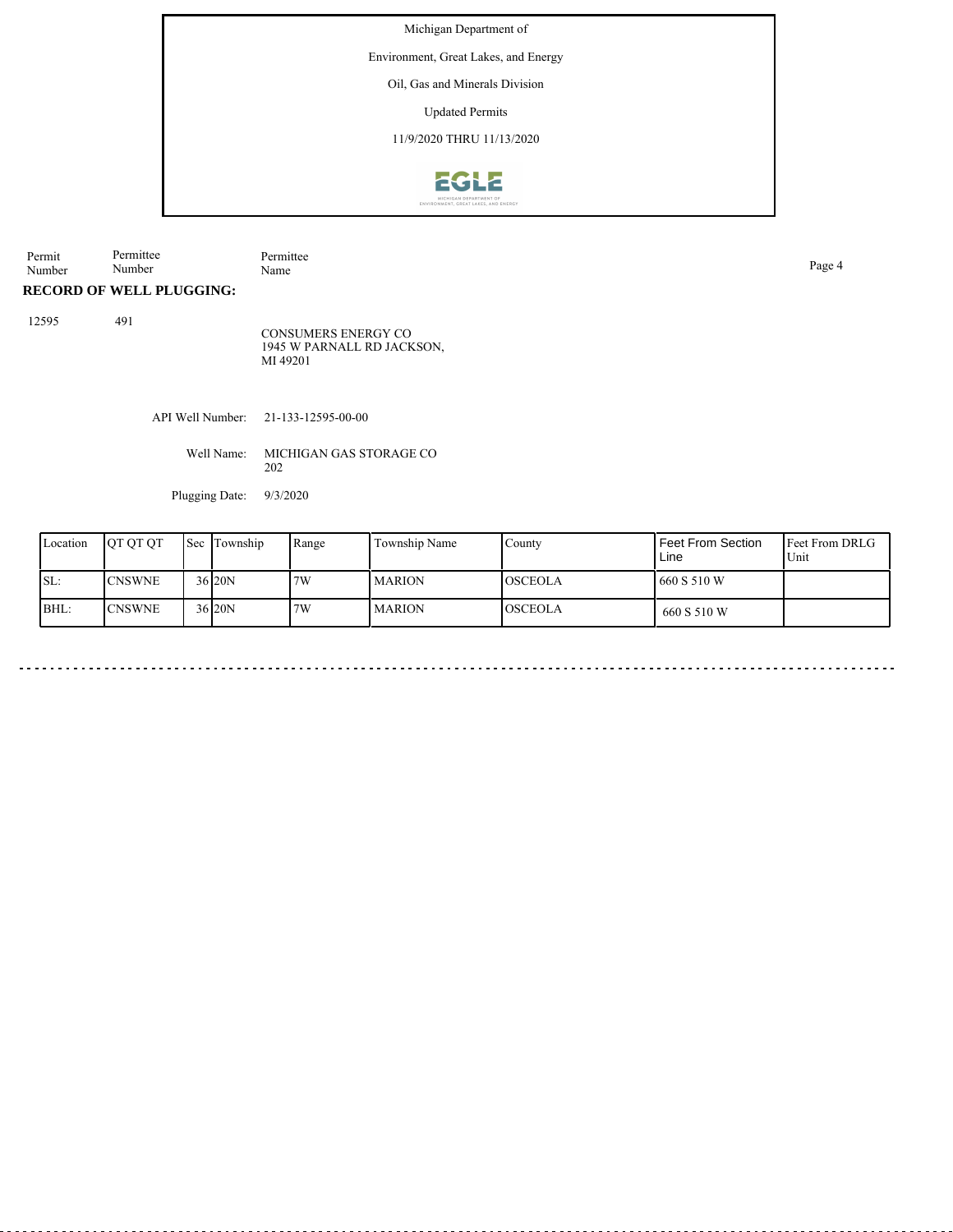Environment, Great Lakes, and Energy

Oil, Gas and Minerals Division

Updated Permits

11/9/2020 THRU 11/13/2020



| Permit<br>Number | Permittee<br>Number | Permittee<br>Name                                | Page 5 |
|------------------|---------------------|--------------------------------------------------|--------|
| 3022             | 2298                | UNION OIL CO OF CALIFORNIA                       |        |
|                  |                     | 2210 W. PINE RIVER RD.<br>BRECKENRIDGE, MI 48615 |        |

API Well Number: 21-111-03022-00-00

Well Name: CLARK HEIRS 2

Plugging Date: 9/6/2020

| Location | <b>IOT OT OT</b> | <b>Sec Township</b> | Range | Township Name | County          | Feet From Section<br>Line | <b>Feet From DRLG</b><br>Unit |
|----------|------------------|---------------------|-------|---------------|-----------------|---------------------------|-------------------------------|
| SL:      | <b>ICSSWNE</b>   | 213N                | 2W    | <b>JASPER</b> | <b>IMIDLAND</b> | 330 S 651 W               | 330 S 651 W                   |
| BHL:     | <b>CSSWNE</b>    | 213N                | 2W    | <b>JASPER</b> | <b>IMIDLAND</b> |                           |                               |

3784 2545

UNION OIL CO OF CALIFORNIA

2210 W. PINE RIVER RD. BRECKENRIDGE, MI 48615

API Well Number: 21-073-03784-00-00

Well Name: BAKER, GEORGE A 1

Plugging Date: 8/31/2020

| Location | <b>OT OT OT</b> | Sec Township | Range | Township Name  | County          | Feet From Section<br>Line | <b>Feet From DRLG</b><br>Unit |
|----------|-----------------|--------------|-------|----------------|-----------------|---------------------------|-------------------------------|
| ISL:     | <b>ISESENW</b>  | $33$  15N    | .6W   | <b>SHERMAN</b> | <b>ISABELLA</b> | 330 S 330 E               |                               |
| IBHL:    | <b>ISESENW</b>  | $33$ 15N     | .6W   | SHERMAN        | <b>ISABELLA</b> |                           |                               |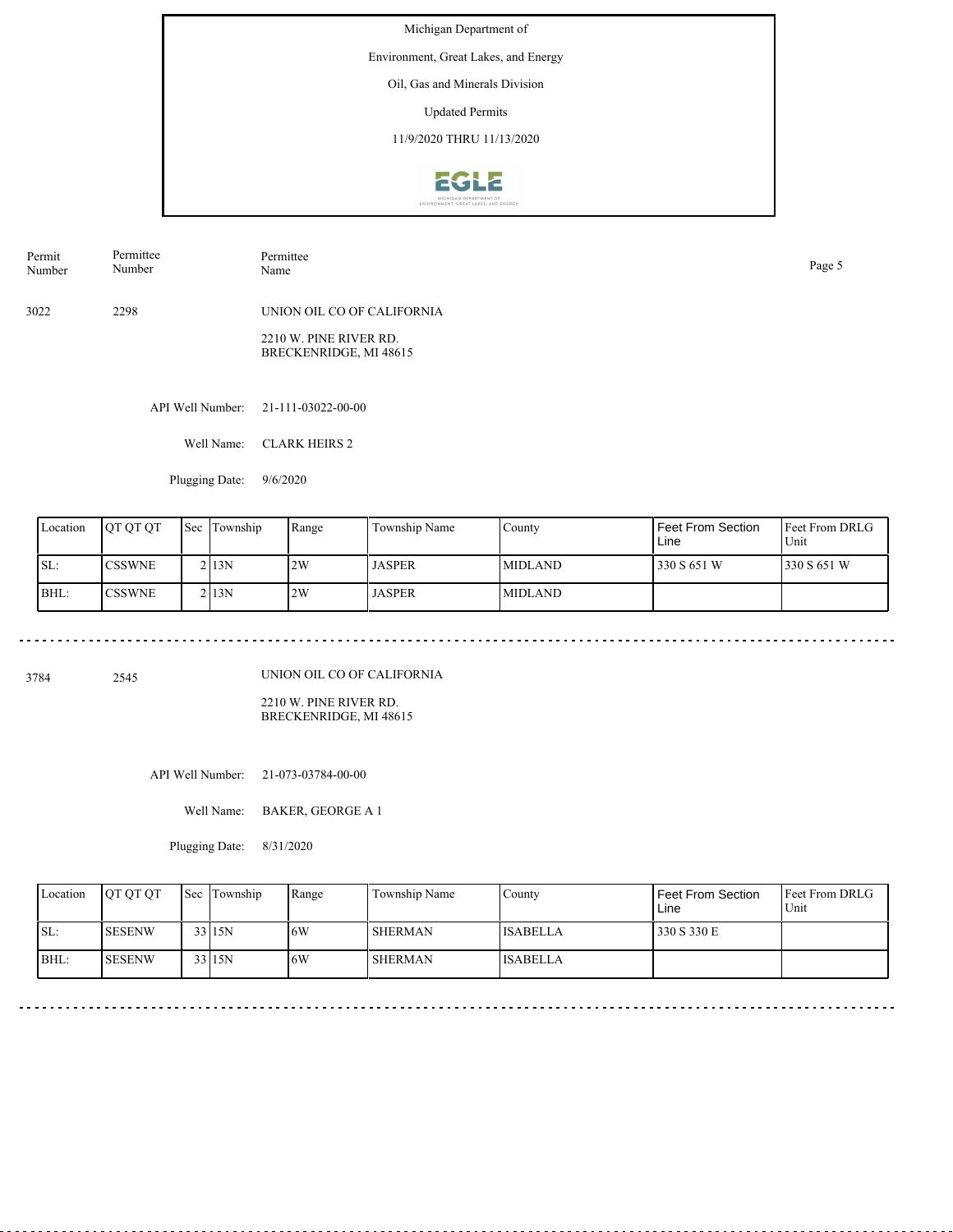Environment, Great Lakes, and Energy

Oil, Gas and Minerals Division

Updated Permits

11/9/2020 THRU 11/13/2020



4306 2545 Permit Number Permittee Number Permittee Name Page 6 UNION OIL CO OF CALIFORNIA

> 2210 W. PINE RIVER RD. BRECKENRIDGE, MI 48615

API Well Number: 21-073-04306-00-00

Well Name: MCCLINTIC, VIRGIL W B-4

Plugging Date: 8/26/2020

| Location | IOT OT OT     | <b>Sec Township</b> | Range | Township Name  | County          | Feet From Section<br>Line | <b>Feet From DRLG</b><br>Unit |
|----------|---------------|---------------------|-------|----------------|-----------------|---------------------------|-------------------------------|
| SL:      | <b>SESESW</b> | 33 15N              | 16W   | <b>SHERMAN</b> | <b>ISABELLA</b> | 330 S 450 E               |                               |
| BHL:     | <b>SESESW</b> | 33115N              | 16W   | <b>SHERMAN</b> | <b>ISABELLA</b> |                           |                               |

5506 2545

UNION OIL CO OF CALIFORNIA

2210 W. PINE RIVER RD. BRECKENRIDGE, MI 48615

API Well Number: 21-035-05506-00-00

Well Name: BICKNELL, JAMES S 1-D

Plugging Date: 9/24/2020

| Location | <b>OT OT OT</b> | <b>Sec</b> Township | Range | Township Name  | Countv       | Feet From Section<br>Line | <b>Feet From DRLG</b><br>Unit |
|----------|-----------------|---------------------|-------|----------------|--------------|---------------------------|-------------------------------|
| ISL:     | <b>S2SWNW</b>   | 2719N               | .6W   | <b>REDDING</b> | <b>CLARE</b> | 330 S 660 W               |                               |
| BHL:     | <b>S2SWNW</b>   | 27 19N              | .6W   | l REDDING-     | <b>CLARE</b> |                           |                               |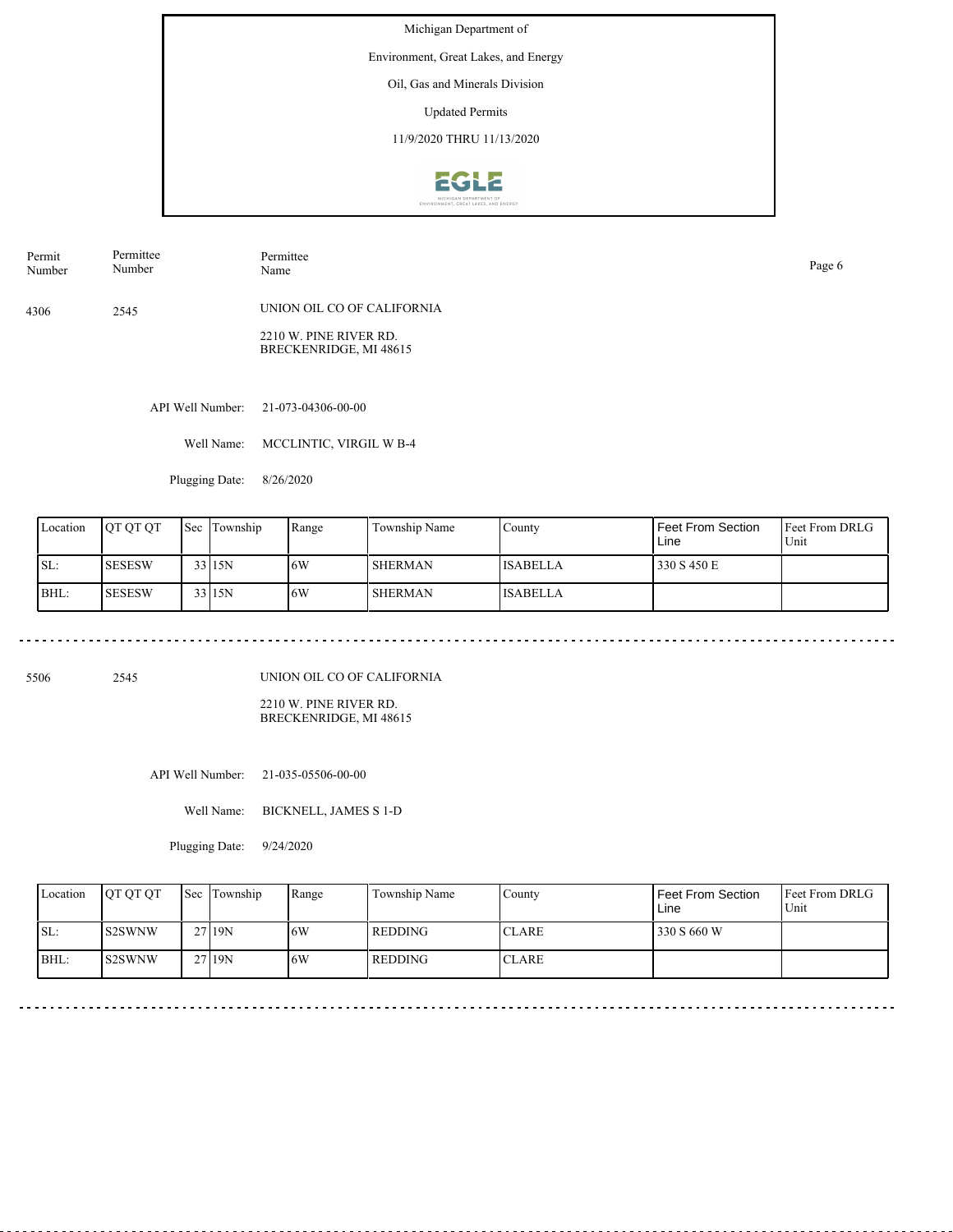Environment, Great Lakes, and Energy

Oil, Gas and Minerals Division

Updated Permits

11/9/2020 THRU 11/13/2020



5567 2545 Permit Number Permittee Number Permittee Name Page 7 UNION OIL CO OF CALIFORNIA 2210 W. PINE RIVER RD.

API Well Number: 21-035-05567-00-00

Well Name: STATE CLARE A-3

Plugging Date: 8/7/2020

| Location | <b>IOT OT OT</b> | <b>Sec</b> | Township | Range | Township Name  | County       | Feet From Section<br>Line | <b>Feet From DRLG</b><br>Unit |
|----------|------------------|------------|----------|-------|----------------|--------------|---------------------------|-------------------------------|
| SL:      | E2E2NW           |            | 33 19N   | 16W   | <b>REDDING</b> | <b>CLARE</b> | 1320 N 330 E              |                               |
| BHL:     | E2E2NW           |            | 33 19N   | 16W   | REDDING        | <b>CLARE</b> |                           |                               |

5840 2298

UNION OIL CO OF CALIFORNIA

BRECKENRIDGE, MI 48615

2210 W. PINE RIVER RD. BRECKENRIDGE, MI 48615

API Well Number: 21-035-05840-00-00

Well Name: STATE CLARE A-2

Plugging Date: 7/29/2020

| Location | <b>OT OT OT</b>     | <b>Sec Township</b> | Range | Township Name | Countv        | Feet From Section<br>Line | <b>Feet From DRLG</b><br>Unit |
|----------|---------------------|---------------------|-------|---------------|---------------|---------------------------|-------------------------------|
| SL:      | N <sub>2</sub> NWNW | 33 19N              | 6W    | REDDING       | <b>ICLARE</b> | 330 N 660 W               |                               |
| BHL:     | N <sub>2</sub> NWNW | 33 19N              | .6W   | l REDDING     | <b>ICLARE</b> |                           |                               |

<u>. . . . . . . . .</u>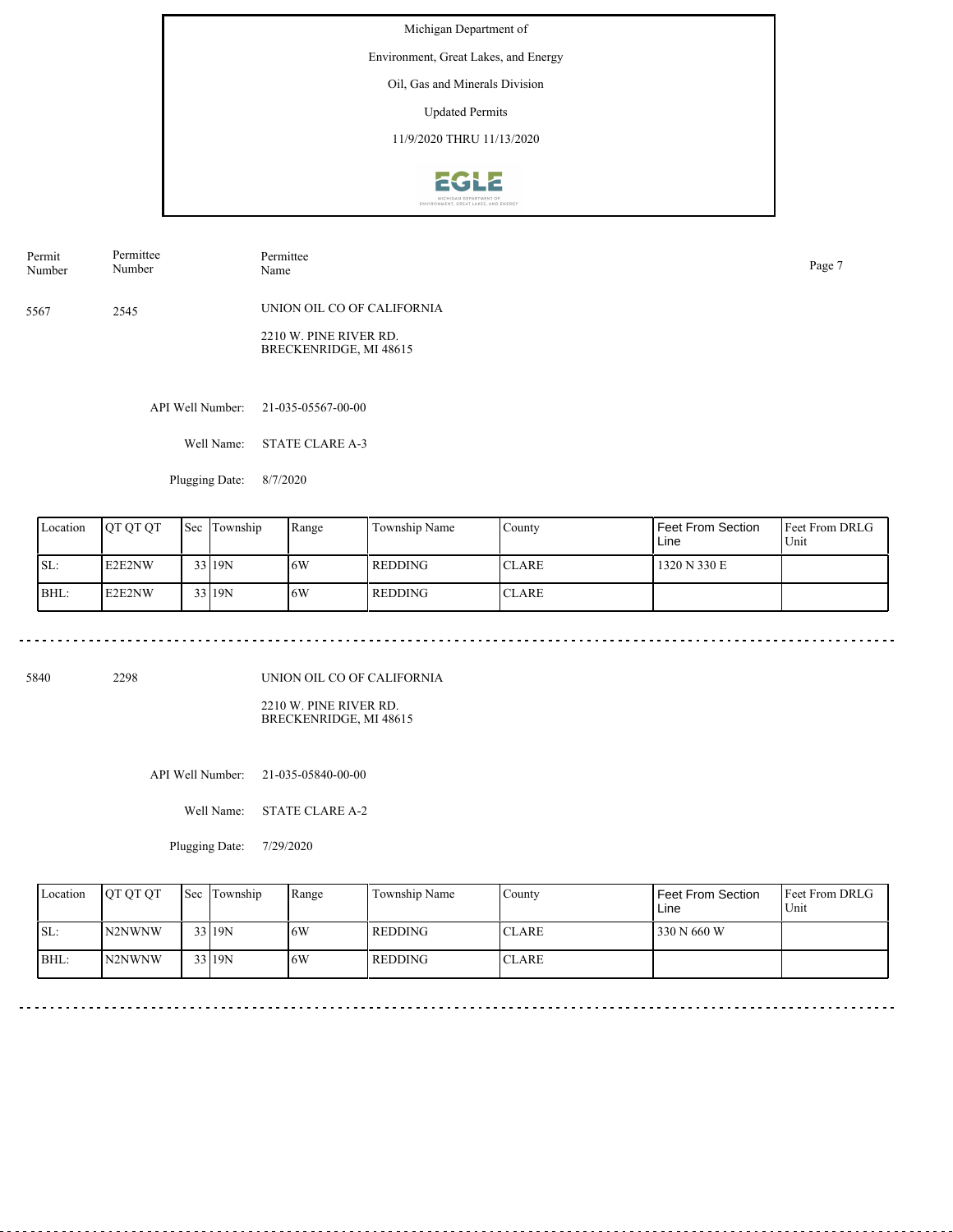Environment, Great Lakes, and Energy

Oil, Gas and Minerals Division

Updated Permits

11/9/2020 THRU 11/13/2020



| Permit | Permittee | Permittee  | Page 8 |
|--------|-----------|------------|--------|
| Number | Number    | Name       |        |
| 60847  | 6455      | PREYDE LLC |        |

3303 W SAGINAW, STE C-3 LANSING, MI 48917

API Well Number: 21-045-60847-00-00

Well Name: SWAN TRUST 1-11

Plugging Date: 10/9/2020

| Location | <b>IOT OT OT</b> | <b>Sec</b> | Township | Range | Township Name       | County        | Feet From Section<br>Line | <b>Feet From DRLG</b><br>Unit |
|----------|------------------|------------|----------|-------|---------------------|---------------|---------------------------|-------------------------------|
| ISL:     | <b>SWNWSE</b>    |            | 111N     | 14W   | <b>I BROOKFIELD</b> | <b>IEATON</b> | 1465 S 2244 E             | 1529 N 383 E                  |
| BHL:     | <b>SWNWSE</b>    |            | 11N      | 4W    | <b>I BROOKFIELD</b> | <b>LEATON</b> |                           |                               |

9066 491

CONSUMERS ENERGY CO

1945 W PARNALL RD JACKSON, MI 49201

API Well Number: 21-035-09066-00-00

Well Name: M G S C 598

Plugging Date: 9/2/2020

| Location | <b>OT OT OT</b> | Sec Township      | Range | Township Name | County        | Feet From Section<br>Line | <b>Feet From DRLG</b><br>Unit |
|----------|-----------------|-------------------|-------|---------------|---------------|---------------------------|-------------------------------|
| ISL:     | <b>CNSW</b>     | 28 <sub>20N</sub> | 16W   | WINTERFIELD   | <b>ICLARE</b> | 1320 S 1320 W             |                               |
| BHL:     |                 | 28 <sub>20N</sub> | 6W    | WINTERFIELD   | <b>CLARE</b>  |                           |                               |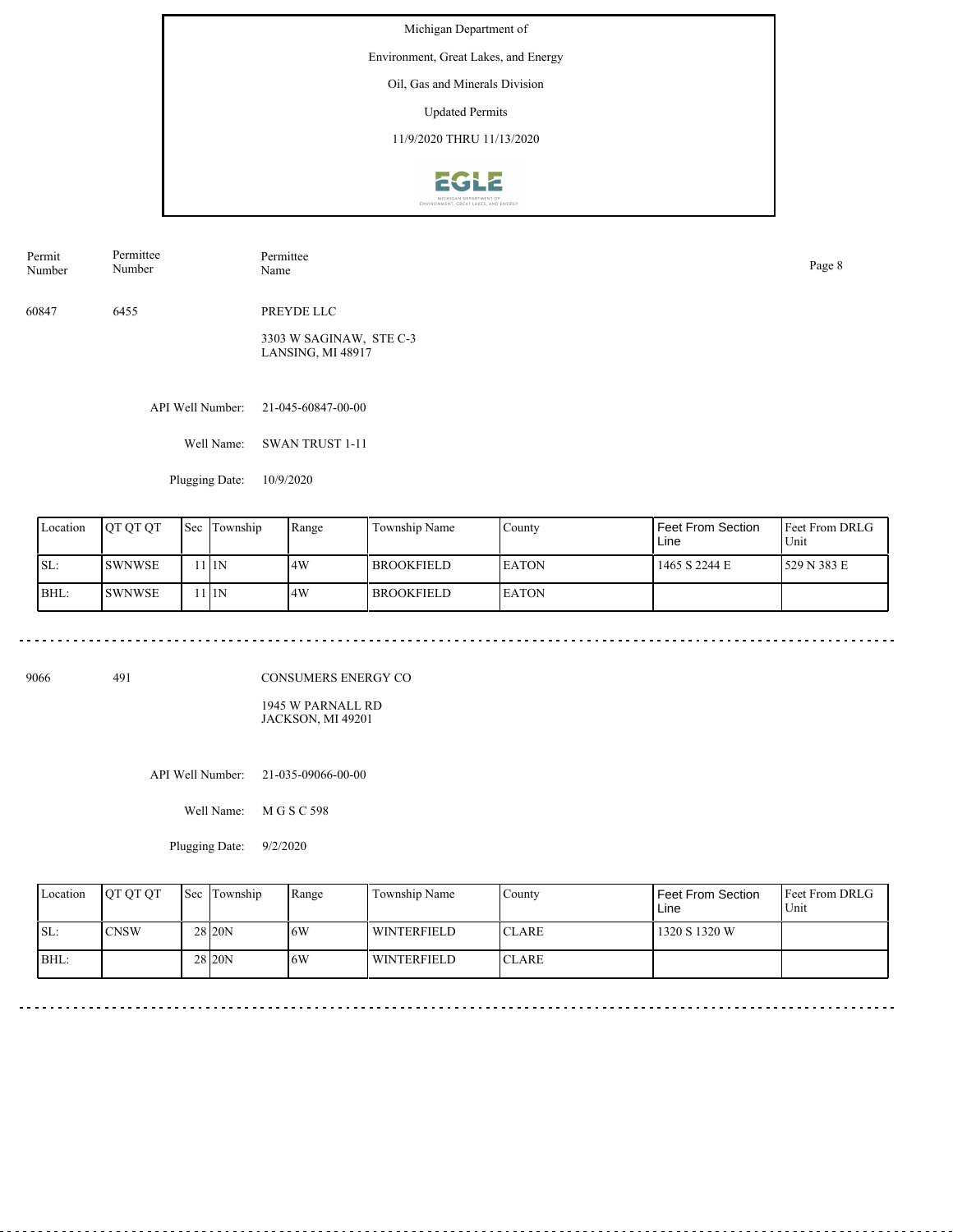Environment, Great Lakes, and Energy

Oil, Gas and Minerals Division

Updated Permits

11/9/2020 THRU 11/13/2020



Permit Number Permittee Number Permittee Page 9<br>Name

# **APPLICATIONS TO CHANGE WELL STATUS:**

13932 6371

BREITBURN OPERATING LIMITED PARTNERSHIP 1111 BAGBY STREET, SUITE 1600

HOUSTON, TX 77002

API Well Number: 21-039-13932-00-00

Well Name: JOSEPH, H H 1

Approval Date: 11/6/2020

| Location | <b>IOT OT OT</b> | Sec | Township         | Range | Township Name         | County           | I Feet From Section<br>Line | <b>IFeet From DRLG</b><br>Unit |
|----------|------------------|-----|------------------|-------|-----------------------|------------------|-----------------------------|--------------------------------|
| SL:      | W2NWSW           |     | 7 <sub>25N</sub> | 4W    | <b>IBEAVER CREEK</b>  | <b>ICRAWFORD</b> | 660 N 330 W                 | 1980 S 330 W                   |
| BHL:     | W2NWSW           |     | 7125N            | 14W   | <b>I BEAVER CREEK</b> | <b>ICRAWFORD</b> |                             |                                |

dia a a a

Proposed Rework: Temporarily Abandoned Comment: ACOWS for TA expires on 3/31/22

de de decede

14003 6371

BREITBURN OPERATING LIMITED PARTNERSHIP 1111 BAGBY STREET, SUITE 1600

HOUSTON, TX 77002

API Well Number: 21-079-14003-00-00

Well Name: GARDEN, GEORGE "B" 1

Approval Date: 11/6/2020

| Location | <b>OT OT OT</b> | <b>Sec</b> Township | Range | Township Name | County           | Feet From Section<br>Line | <b>IFeet From DRLG</b><br>Unit |
|----------|-----------------|---------------------|-------|---------------|------------------|---------------------------|--------------------------------|
| ISL:     | <b>W2SWSE</b>   | $2$ 25N             | 15W   | l GARFIELD.   | <b>IKALKASKA</b> | 660 S 330 W               | $1660$ S 330 W                 |
| BHL:     | W2SWSE          | $2$ 25N             | ا 5W  | l GARFIELD.   | <b>KALKASKA</b>  |                           |                                |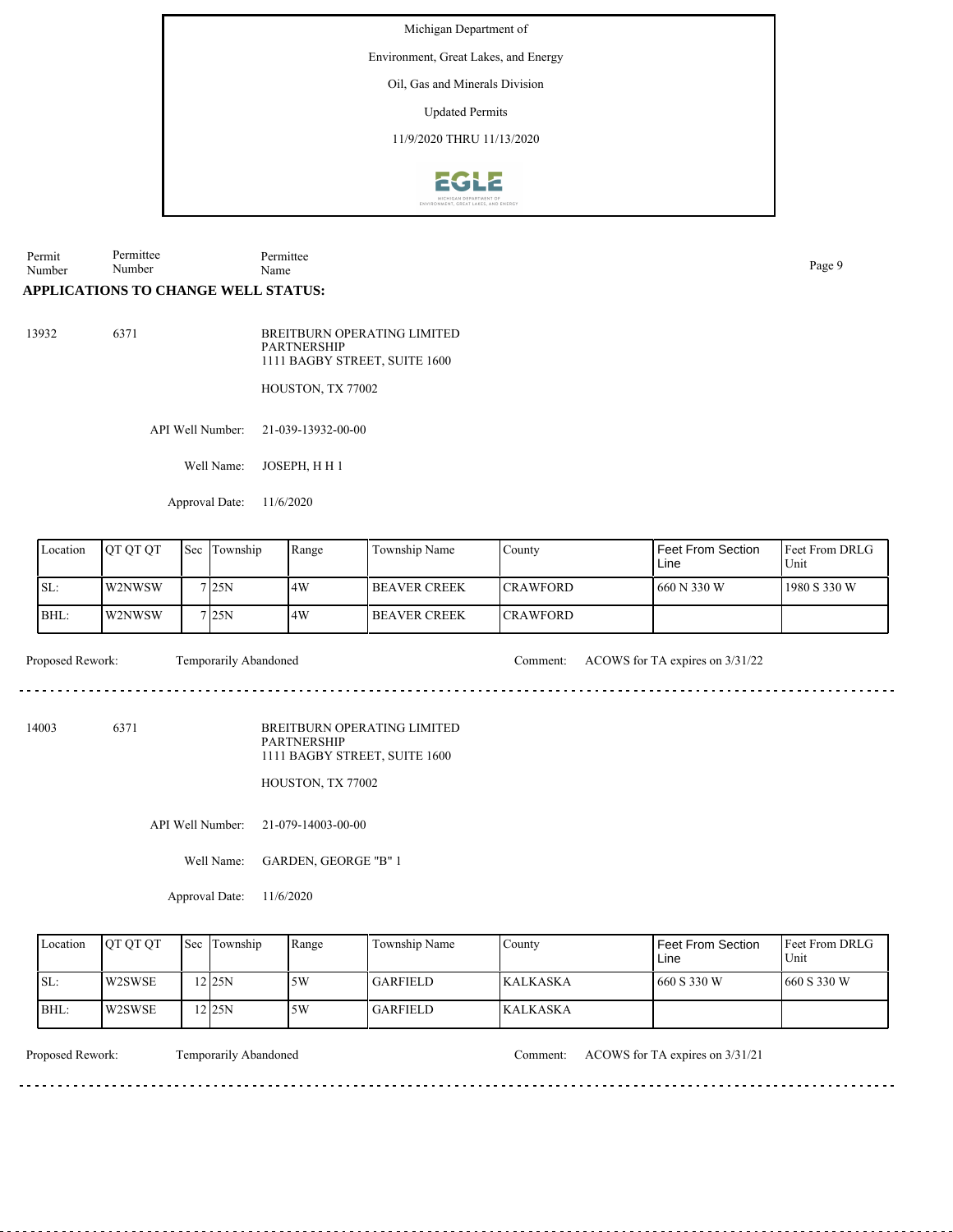Environment, Great Lakes, and Energy

Oil, Gas and Minerals Division

Updated Permits

11/9/2020 THRU 11/13/2020



Permit Number Permittee Number

Permittee Page 10<br>Name Page 10

14073 6371 BREITBURN OPERATING LIMITED PARTNERSHIP 1111 BAGBY STREET, SUITE 1600

HOUSTON, TX 77002

API Well Number: 21-079-14073-00-00

Well Name: GARDEN, GEORGE "A" 3

Approval Date: 11/6/2020

| Location | <b>OT OT OT</b> | Sec | Township | Range | Township Name   | County          | Feet From Section<br>Line | <b>Feet From DRLG</b><br>Unit |
|----------|-----------------|-----|----------|-------|-----------------|-----------------|---------------------------|-------------------------------|
| SL:      | W2NWSE          |     | 2125N    | 5W    | GARFIELD        | <b>KALKASKA</b> | 1 660 N 330 W             | 1660 N 2310 E                 |
| BHL:     | W2NWSE          |     | $2$ 25N  | 5W    | <b>GARFIELD</b> | <b>KALKASKA</b> |                           |                               |

Proposed Rework: Temporarily Abandoned Comment: ACOWS for TA expires on 3/31/21

. . . . . . . . . . . . . . . .

14116 6371

BREITBURN OPERATING LIMITED PARTNERSHIP 1111 BAGBY STREET, SUITE 1600

HOUSTON, TX 77002

API Well Number: 21-039-14116-00-00

Well Name: STATE BEAVER CREEK F-1

Approval Date: 11/6/2020

| Location | <b>OT OT OT</b> | <b>Sec Township</b> | Range | Township Name        | County           | Feet From Section<br>Line | <b>IFeet From DRLG</b><br>Unit |
|----------|-----------------|---------------------|-------|----------------------|------------------|---------------------------|--------------------------------|
| ISL:     | W2SESE          | 7 25N               | 4W    | <b>IBEAVER CREEK</b> | <b>ICRAWFORD</b> | 1660 S 990 E              | 660 S 330 W                    |
| BHL:     | W2SESE          | 7 25N               | 4W    | I BEAVER CREEK       | <b>ICRAWFORD</b> |                           |                                |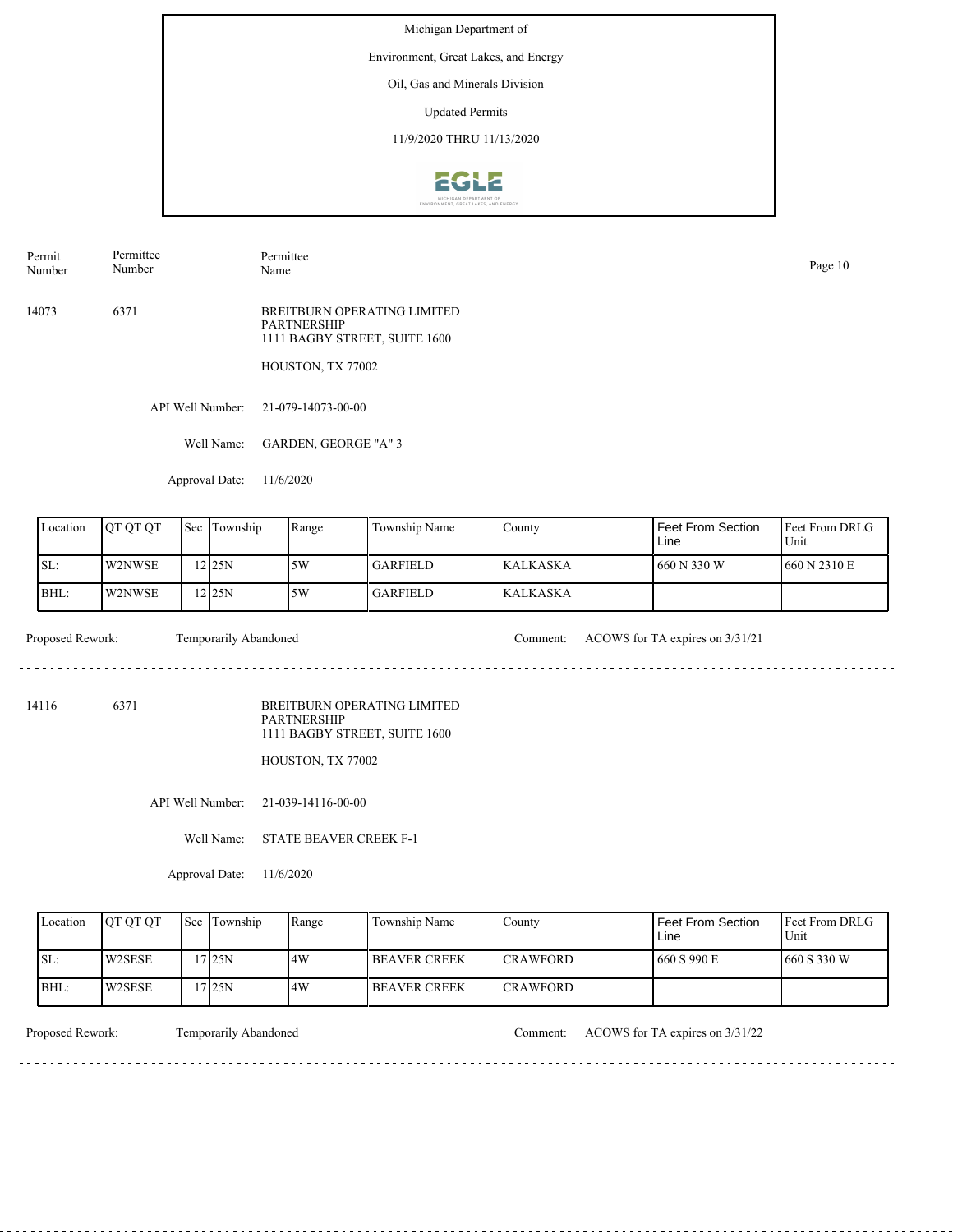Environment, Great Lakes, and Energy

Oil, Gas and Minerals Division

Updated Permits

11/9/2020 THRU 11/13/2020



| Permit<br>Number | Permittee<br>Number | Permittee<br>Name                                                                                       | Page 11 |
|------------------|---------------------|---------------------------------------------------------------------------------------------------------|---------|
| 14316            | 6371                | BREITBURN OPERATING LIMITED<br><b>PARTNERSHIP</b><br>1111 BAGBY STREET, SUITE 1600<br>HOUSTON, TX 77002 |         |
|                  |                     |                                                                                                         |         |

API Well Number: 21-039-14316-00-00

Well Name: JOSEPH, H H 3

Approval Date: 11/6/2020

| Location | <b>IOT OT OT</b> | <b>Sec</b> | Township           | Range | Township Name       | County           | Feet From Section<br>Line | <b>IFeet From DRLG</b><br>Unit |
|----------|------------------|------------|--------------------|-------|---------------------|------------------|---------------------------|--------------------------------|
| ISL:     | W2SESW           |            | 7 <sub>125</sub> N | 14W   | <b>BEAVER CREEK</b> | <b>ICRAWFORD</b> | 660 S 990 E               | 1660 S 1650 W                  |
| BHL:     | W2SESW           |            | 7125N              | 4W    | <b>BEAVER CREEK</b> | <b>CRAWFORD</b>  |                           |                                |

 $\frac{1}{2} \left( \frac{1}{2} \right) \left( \frac{1}{2} \right) \left( \frac{1}{2} \right) \left( \frac{1}{2} \right)$ 

Proposed Rework: Temporarily Abandoned Comment: ACOWS for TA expires on  $3/31/22$ 

14339 6371

BREITBURN OPERATING LIMITED PARTNERSHIP 1111 BAGBY STREET, SUITE 1600

HOUSTON, TX 77002

API Well Number: 21-039-14339-01-00

Well Name: MELLAND, CONN 1

Approval Date: 11/6/2020

| Location | <b>OT OT OT</b> | <b>Sec Township</b> | Range | Township Name  | County          | Feet From Section<br>Line | <b>Feet From DRLG</b><br>Unit |
|----------|-----------------|---------------------|-------|----------------|-----------------|---------------------------|-------------------------------|
| ISL:     | <b>W2SENE</b>   | 7125N               | 4W    | I BEAVER CREEK | <b>CRAWFORD</b> | 1660 S 990 E              | 1660 N 330 W                  |
| BHL:     | <b>W2SENE</b>   | 7125N               | 4W    | I BEAVER CREEK | <b>CRAWFORD</b> |                           |                               |

<u>. . . . . . . .</u>

Proposed Rework: Temporarily Abandoned Comment: ACOWS for TA expires on 3/31/21

. . . . . . . . . . . . . . . . . . .

<u>. . . . . . . . . . . . . . . . .</u>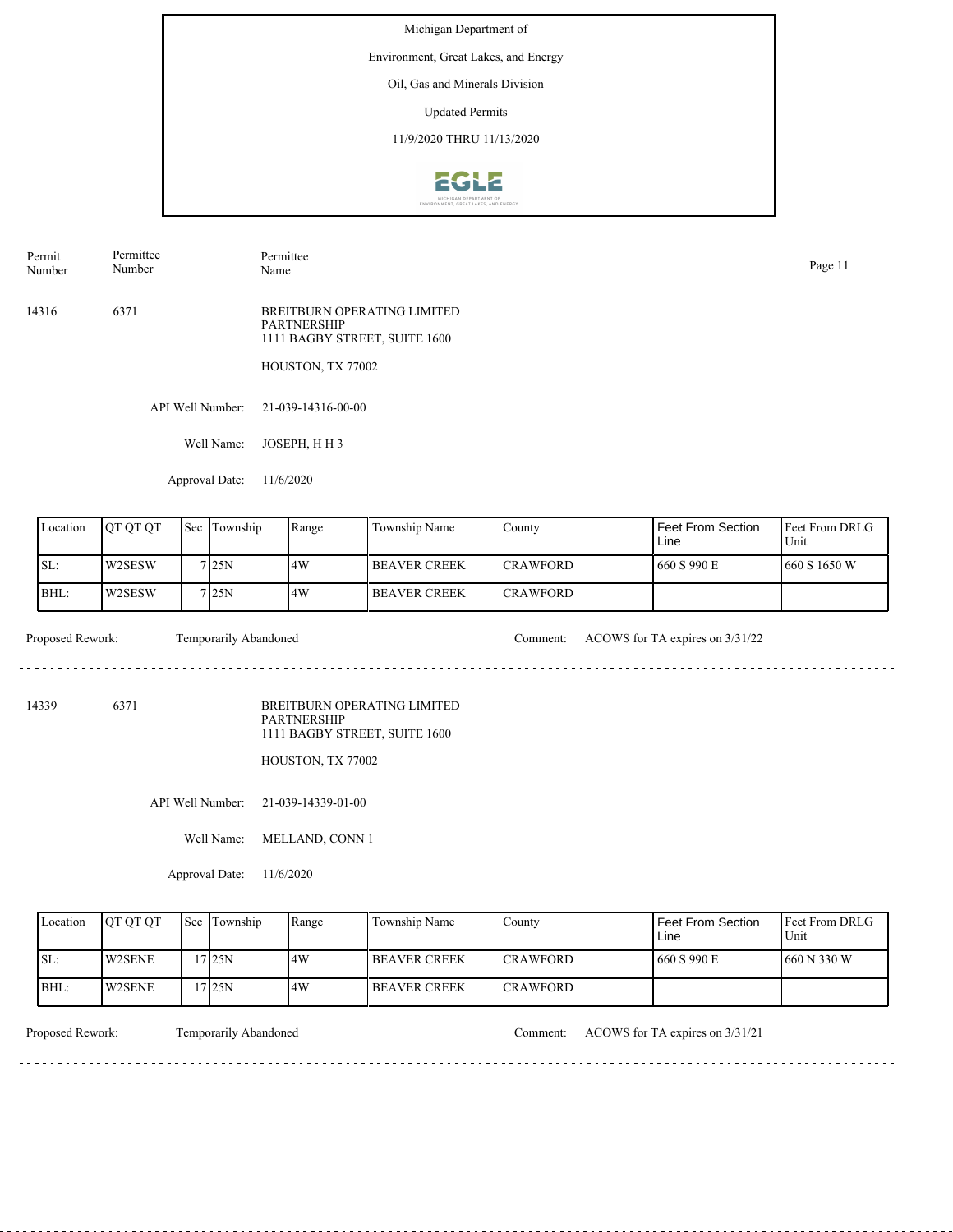Environment, Great Lakes, and Energy

Oil, Gas and Minerals Division

Updated Permits

11/9/2020 THRU 11/13/2020



Permit Number Permittee Number

Permittee Page 12<br>Name Page 12

14389 6371 BREITBURN OPERATING LIMITED PARTNERSHIP 1111 BAGBY STREET, SUITE 1600

HOUSTON, TX 77002

API Well Number: 21-079-14389-00-00

Well Name: GARDEN, GEORGE "A" 4

Approval Date: 11/6/2020

| Location | <b>OT OT OT</b> | Sec | Township | Range | Township Name   | County           | Feet From Section<br>Line | <b>IFeet From DRLG</b><br>Unit |
|----------|-----------------|-----|----------|-------|-----------------|------------------|---------------------------|--------------------------------|
| SL:      | W2SESW          |     | 2125N    | 15W   | <b>GARFIELD</b> | <b>IKALKASKA</b> | 660 S 990 E               | 1660 S 990 E                   |
| BHL:     | W2SESW          |     | 12125N   | 15W   | GARFIELD        | <b>KALKASKA</b>  |                           |                                |

Proposed Rework: Temporarily Abandoned Comment: ACOWS for TA expires on 3/31/21

. . . . . . . . . . . . . . . . . .

14555 6371

BREITBURN OPERATING LIMITED PARTNERSHIP 1111 BAGBY STREET, SUITE 1600

HOUSTON, TX 77002

API Well Number: 21-079-14555-00-00

Well Name: GARDEN, GEORGE "B" 2

Approval Date: 11/6/2020

| Location | <b>OT OT OT</b> | <b>Sec Township</b> | Range | Township Name   | County           | Feet From Section<br>Line | <b>Feet From DRLG</b><br>Unit |
|----------|-----------------|---------------------|-------|-----------------|------------------|---------------------------|-------------------------------|
| SL:      | <b>W2SENE</b>   | 2125N               | .5W   | GARFIELD        | <b>IKALKASKA</b> | 1660 S 990 E              | 1660 S 990 E                  |
| BHL:     | <b>W2SENE</b>   | $2$ 25N             | 5W    | <b>GARFIELD</b> | <b>KALKASKA</b>  |                           |                               |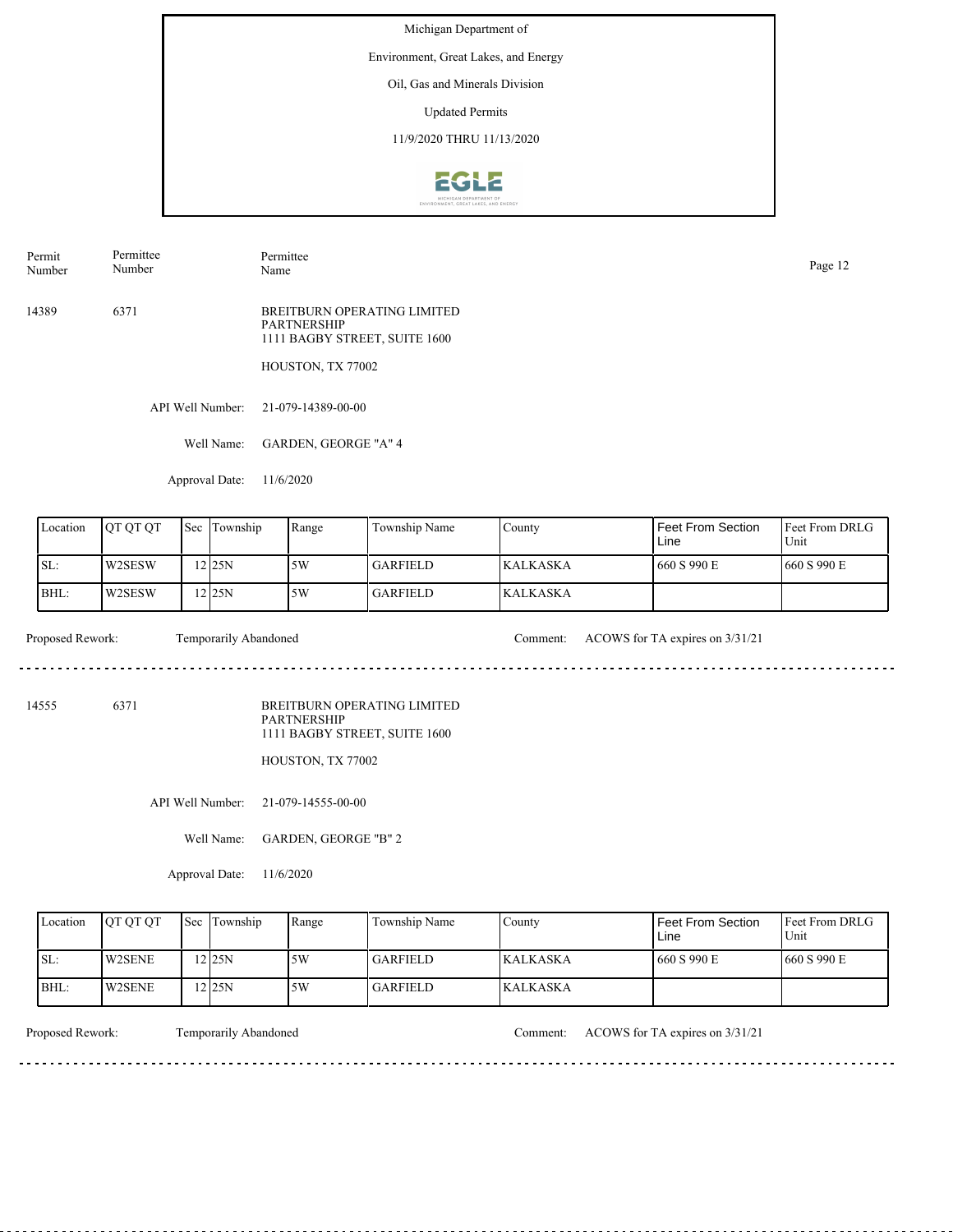Environment, Great Lakes, and Energy

Oil, Gas and Minerals Division

Updated Permits

11/9/2020 THRU 11/13/2020



Permit Number Permittee Number

Permittee Page 13<br>Name Page 13

14717 6371 BREITBURN OPERATING LIMITED PARTNERSHIP 1111 BAGBY STREET, SUITE 1600

HOUSTON, TX 77002

API Well Number: 21-039-14717-00-00

Well Name: STATE BEAVER CREEK E-6

Approval Date: 11/6/2020

| Location | <b>IOT OT OT</b> | Sec | Township | Range | Township Name        | County           | Feet From Section<br>Line | Feet From DRLG<br>Unit |
|----------|------------------|-----|----------|-------|----------------------|------------------|---------------------------|------------------------|
| ISL:     | W2NWSW           |     | 18 I25N  | 14W   | <b>IBEAVER CREEK</b> | <b>ICRAWFORD</b> | 660 N 330 W               | 1980 S 330 W           |
| BHL:     | l W2NWSW         |     | 18 25 N  | 14W   | <b>IBEAVER CREEK</b> | <b>ICRAWFORD</b> |                           |                        |

Proposed Rework: Temporarily Abandoned Comment: ACOWS for TA expires on  $3/31/22$ 

<u>. . . . . . . . . . . . . . . . . . .</u>

14809 6371

BREITBURN OPERATING LIMITED PARTNERSHIP 1111 BAGBY STREET, SUITE 1600

HOUSTON, TX 77002

API Well Number: 21-039-14809-00-00

Well Name: STATE BEAVER CREEK A-6

Approval Date: 11/6/2020

| Location | <b>IOT OT OT</b> | <b>Sec Township</b> | Range | Township Name        | County           | Feet From Section<br>Line | <b>Feet From DRLG</b><br>Unit |
|----------|------------------|---------------------|-------|----------------------|------------------|---------------------------|-------------------------------|
| ISL:     | <b>W2NWNW</b>    | 7125N               | .4W   | <b>IBEAVER CREEK</b> | <b>CRAWFORD</b>  | 1 660 N 330 W             | 1660 N 330 W                  |
| BHL:     | W2NWNW           | 7 25N               | 4W    | I BEAVER CREEK       | <b>ICRAWFORD</b> |                           |                               |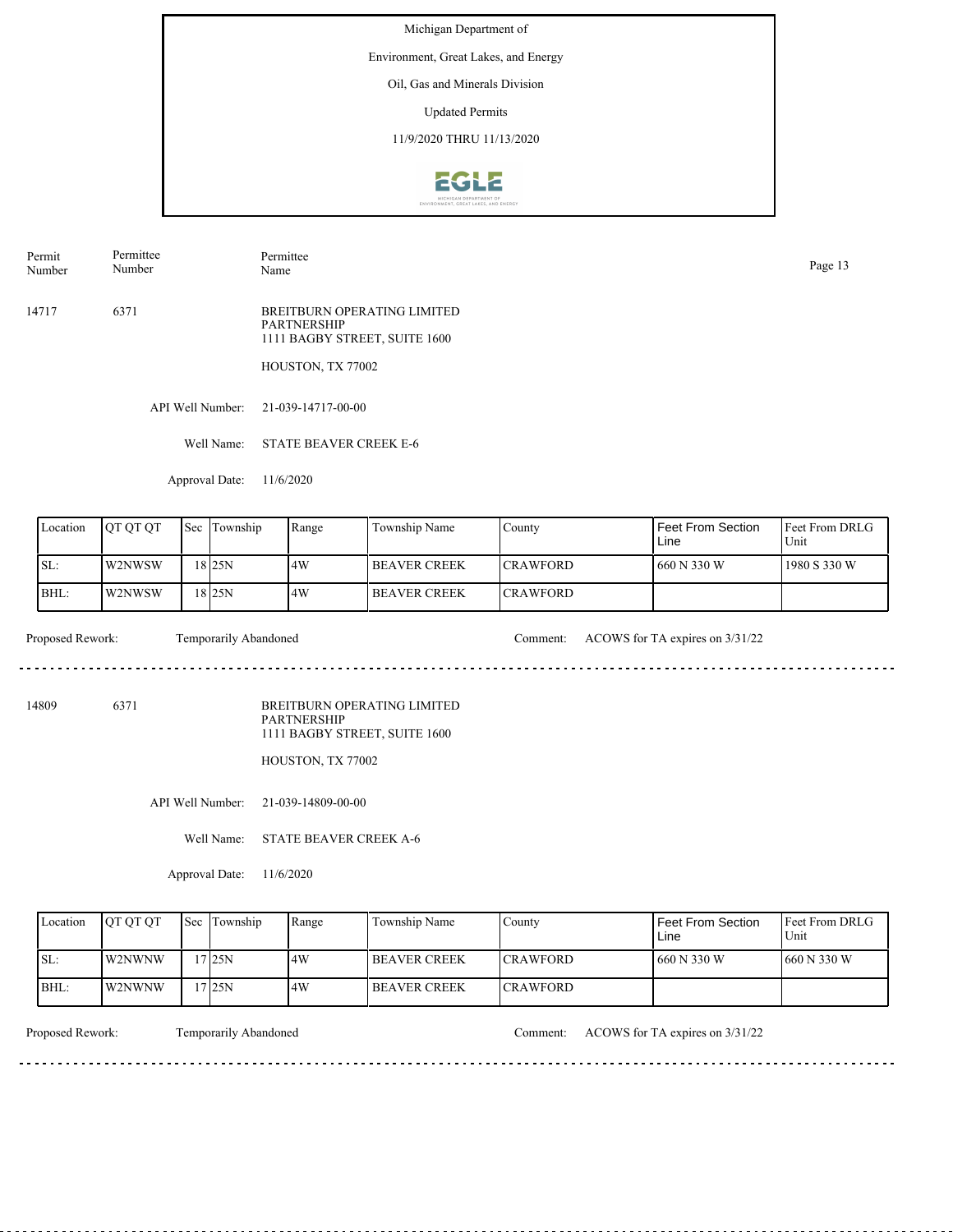Environment, Great Lakes, and Energy

Oil, Gas and Minerals Division

Updated Permits

11/9/2020 THRU 11/13/2020



| Permit | Permittee | Permittee                   | Page 14 |
|--------|-----------|-----------------------------|---------|
| Number | Number    | Name                        |         |
| 14956  | 637       | BREITBURN OPERATING LIMITED |         |

BREITBURN OPERATING LIMITED PARTNERSHIP 1111 BAGBY STREET, SUITE 1600

HOUSTON, TX 77002

API Well Number: 21-039-14956-00-00

Well Name: JOSEPH, H H 8

Approval Date: 11/6/2020

| Location | <b>IOT OT OT</b> | 'Sec | Township           | Range | Township Name         | County           | Feet From Section<br>Line | <b>IFeet From DRLG</b><br>Unit |
|----------|------------------|------|--------------------|-------|-----------------------|------------------|---------------------------|--------------------------------|
| SL:      | W2NWSE           |      | 7 I 25 N           | 4W    | <b>IBEAVER CREEK</b>  | <b>ICRAWFORD</b> | 660 N 330 W               | 1980 S 2970 W                  |
| BHL:     | W2NWSE           |      | 7 <sub>125</sub> N | 14W   | <b>I BEAVER CREEK</b> | <b>ICRAWFORD</b> |                           |                                |

Proposed Rework: Temporarily Abandoned Comment: ACOWS for TA expires on  $3/31/22$ 

. . . . . . . . . . . . . . . . . . .

15123 6371

BREITBURN OPERATING LIMITED PARTNERSHIP 1111 BAGBY STREET, SUITE 1600

HOUSTON, TX 77002

API Well Number: 21-039-15123-00-00

Well Name: STATE BEAVER CREEK B-1

Approval Date: 11/6/2020

| Location | <b>OT OT OT</b> | <b>Sec Township</b> | Range | Township Name  | County          | Feet From Section<br>Line | <b>Feet From DRLG</b><br>Unit |
|----------|-----------------|---------------------|-------|----------------|-----------------|---------------------------|-------------------------------|
| ISL:     | W2SWNW          | 28 <sub>25N</sub>   | 4W    | I BEAVER CREEK | <b>CRAWFORD</b> | 1835 S 330 W              |                               |
| BHL:     | W2SWNW          | 28 <sub>25N</sub>   | 4W    | I BEAVER CREEK | <b>CRAWFORD</b> |                           |                               |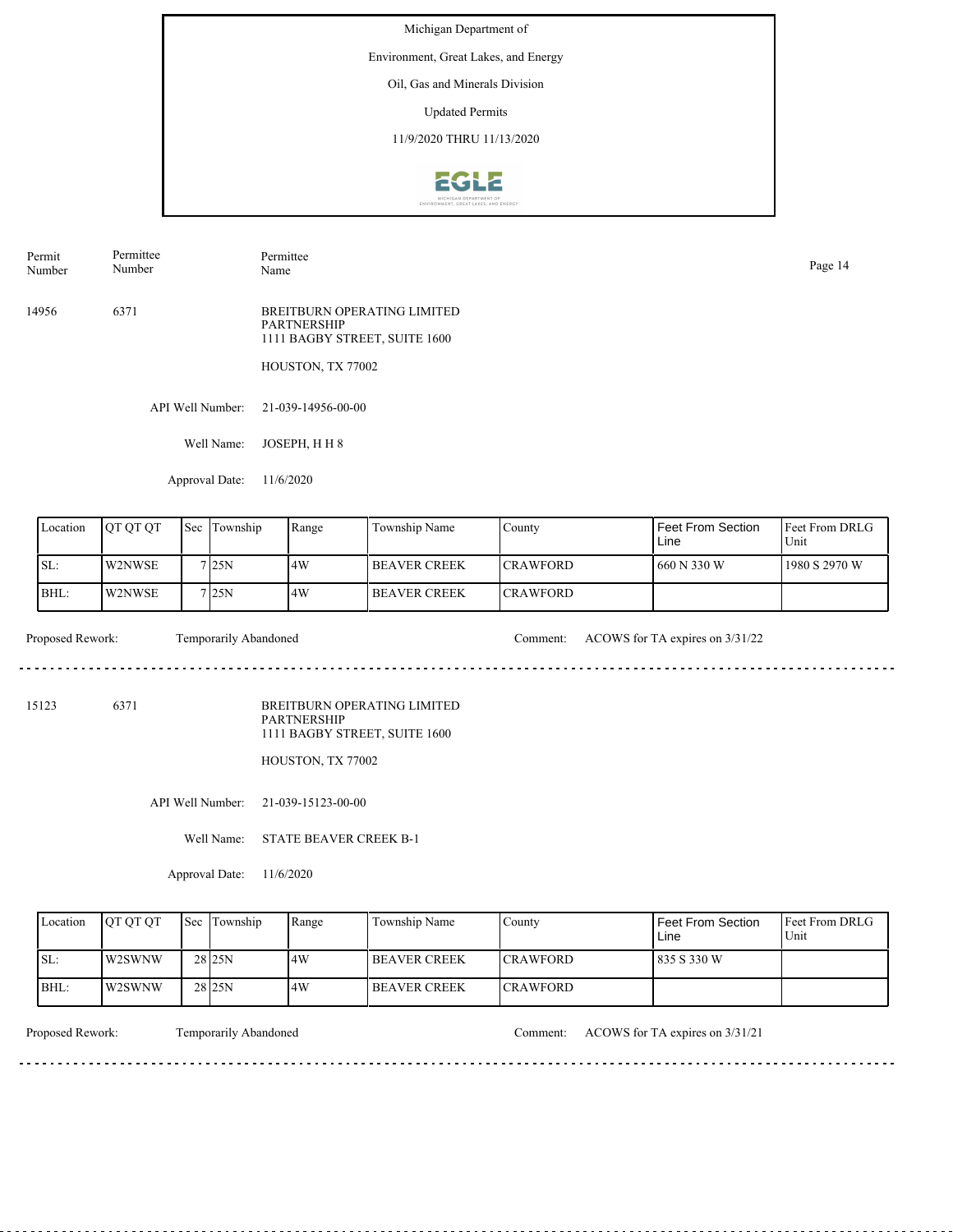Environment, Great Lakes, and Energy

Oil, Gas and Minerals Division

Updated Permits

11/9/2020 THRU 11/13/2020



Permit Number Permittee Number

Permittee Page 15<br>Name Page 15

15330 6371 BREITBURN OPERATING LIMITED PARTNERSHIP 1111 BAGBY STREET, SUITE 1600

HOUSTON, TX 77002

API Well Number: 21-039-15330-00-00

Well Name: STATE BEAVER CREEK G-3

Approval Date: 11/6/2020

| Location | <b>OT OT OT</b> | Sec Township        | Range | Township Name  | County           | Feet From Section<br>Line | <b>Feet From DRLG</b><br>Unit |
|----------|-----------------|---------------------|-------|----------------|------------------|---------------------------|-------------------------------|
| ISL:     | <b>IW2NENE</b>  | 21 <sub>125N</sub>  | 14W   | I BEAVER CREEK | <b>ICRAWFORD</b> | 660 N 990 E               | 1660 S 1650 W                 |
| BHL:     | <b>W2NENE</b>   | $21$ <sub>25N</sub> | 14W   | I BEAVER CREEK | <b>ICRAWFORD</b> |                           |                               |

Proposed Rework: Temporarily Abandoned Comment: ACOWS for TA expires on 3/31/21

. . . . . . . . . . . . . . . . . .

15449 6371

BREITBURN OPERATING LIMITED PARTNERSHIP 1111 BAGBY STREET, SUITE 1600

HOUSTON, TX 77002

API Well Number: 21-039-15449-00-00

Well Name: JOSEPH, H H 10

Approval Date: 11/6/2020

| Location | <b>OT OT OT</b> | <b>Sec Township</b> | Range | Township Name        | County           | Feet From Section<br>Line | <b>IFeet From DRLG</b><br>Unit |
|----------|-----------------|---------------------|-------|----------------------|------------------|---------------------------|--------------------------------|
| ISL:     | <b>IW2SENW</b>  | 7 25N               | 4W    | <b>IBEAVER CREEK</b> | <b>ICRAWFORD</b> | 660 S 990 E               | 1980 N 1650 W                  |
| BHL:     | W2SENW          | 7125N               | 4W    | I BEAVER CREEK       | <b>ICRAWFORD</b> |                           |                                |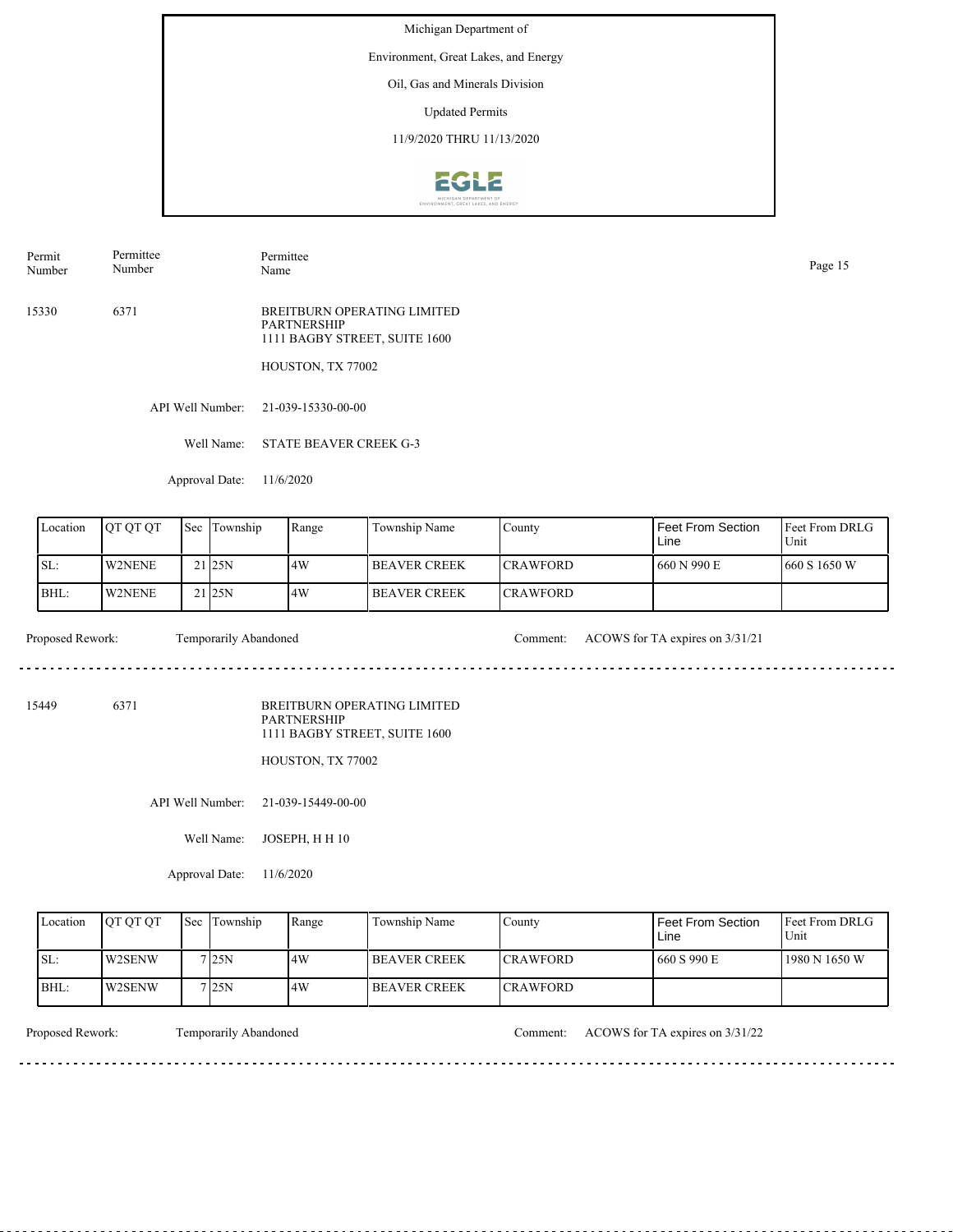Environment, Great Lakes, and Energy

Oil, Gas and Minerals Division

Updated Permits

11/9/2020 THRU 11/13/2020



Permit Number Permittee Number

Permittee Page 16<br>Name Page 16

16467 6371 BREITBURN OPERATING LIMITED PARTNERSHIP 1111 BAGBY STREET, SUITE 1600

HOUSTON, TX 77002

API Well Number: 21-039-16467-00-00

Well Name: STATE BEAVER CREEK "E" 7

Approval Date: 11/6/2020

| Location | <b>OT OT OT</b> | Sec | Township          | Range | Township Name       | County           | Feet From Section<br>Line | <b>IFeet From DRLG</b><br>Unit |
|----------|-----------------|-----|-------------------|-------|---------------------|------------------|---------------------------|--------------------------------|
| SL:      | W2SESW          |     | 18 <sub>25N</sub> | 14W   | <b>BEAVER CREEK</b> | <b>ICRAWFORD</b> | 1 660 S 1650 W            | 1660 S 990 E                   |
| BHL:     | W2SESW          |     | 18 <sub>25N</sub> | 4W    | <b>BEAVER CREEK</b> | <b>CRAWFORD</b>  |                           |                                |

Proposed Rework: Temporarily Abandoned Comment: ACOWS for TA expires on  $3/31/22$ 

<u>. . . . . . . . . . . . . . . . . . .</u>

16727 6371

BREITBURN OPERATING LIMITED PARTNERSHIP 1111 BAGBY STREET, SUITE 1600

HOUSTON, TX 77002

API Well Number: 21-039-16727-00-00

Well Name: STATE BEAVER CREEK C 1

Approval Date: 11/6/2020

| Location | <b>OT OT OT</b> | <b>Sec Township</b> | Range | Township Name        | County           | Feet From Section<br>Line | <b>IFeet From DRLG</b><br>Unit |
|----------|-----------------|---------------------|-------|----------------------|------------------|---------------------------|--------------------------------|
| ISL:     | <b>IW2NENW</b>  | 29 <sub>25N</sub>   | 4W    | <b>IBEAVER CREEK</b> | <b>ICRAWFORD</b> | I 660 N 990 E             | 1660 N 330 W                   |
| BHL:     | <b>IW2NENW</b>  | 29 <sub>125N</sub>  | 4W    | I BEAVER CREEK       | <b>ICRAWFORD</b> |                           |                                |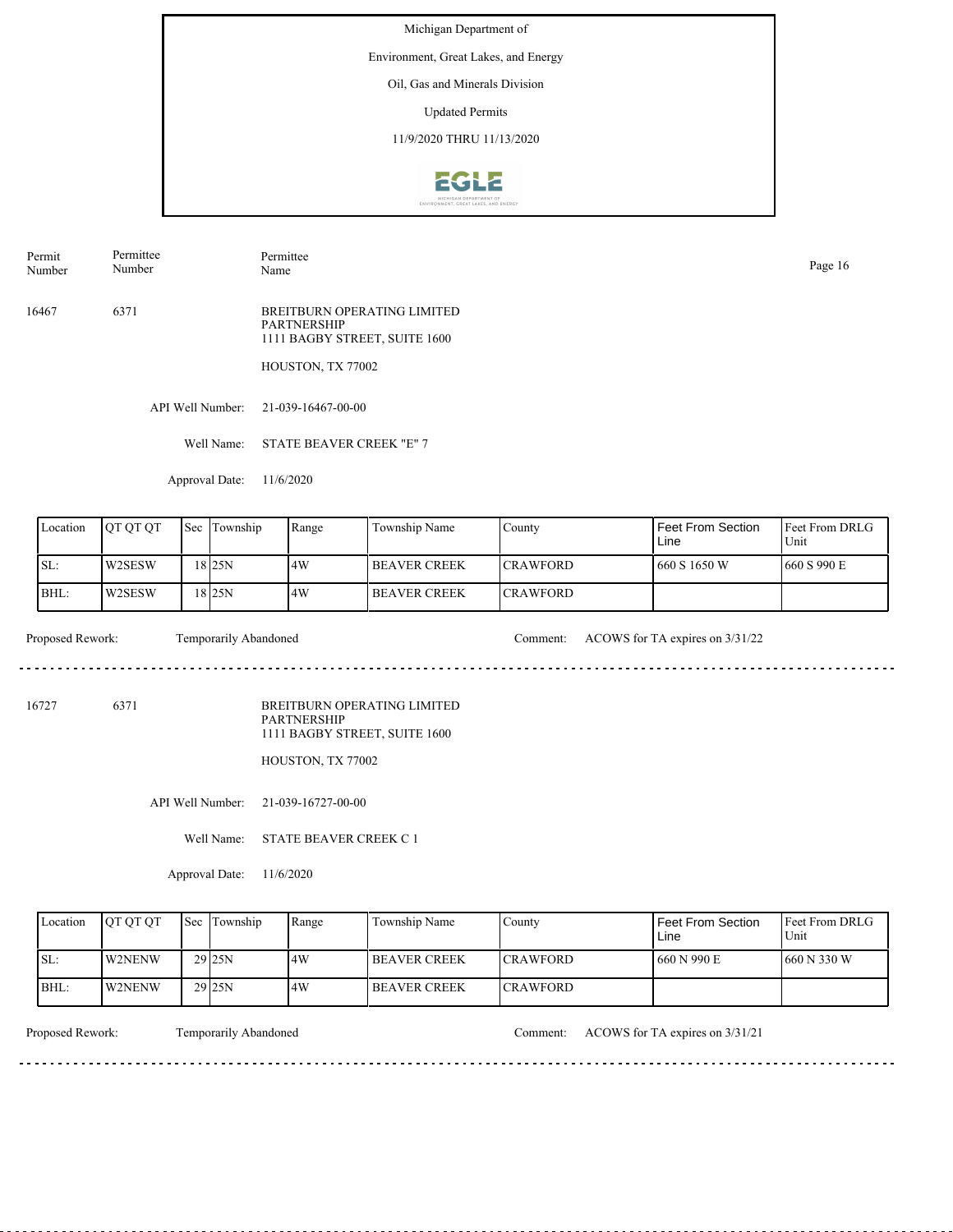Environment, Great Lakes, and Energy

Oil, Gas and Minerals Division

Updated Permits

11/9/2020 THRU 11/13/2020



Permit Number Permittee Number

Permittee Page 17<br>Name Page 17

37847 6371 BREITBURN OPERATING LIMITED PARTNERSHIP 1111 BAGBY STREET, SUITE 1600

HOUSTON, TX 77002

API Well Number: 21-039-37847-00-00

Well Name: STATE BEAVER CREEK B 11

Approval Date: 11/6/2020

| Location | <b>OT OT OT</b> | Sec | Township          | Range | Township Name        | County           | Feet From Section<br>Line | Feet From DRLG<br>Unit |
|----------|-----------------|-----|-------------------|-------|----------------------|------------------|---------------------------|------------------------|
| ISL:     | E2E2NE          |     | 20125N            | 14W   | <b>BEAVER CREEK</b>  | <b>ICRAWFORD</b> | 1313 N 430 E              |                        |
| BHL:     | E2E2NE          |     | 20 <sub>25N</sub> | 14W   | <b>IBEAVER CREEK</b> | <b>ICRAWFORD</b> |                           |                        |

Proposed Rework: Temporarily Abandoned Comment: ACOWS for TA expires on 3/31/21

52625 6371

BREITBURN OPERATING LIMITED PARTNERSHIP 1111 BAGBY STREET, SUITE 1600

HOUSTON, TX 77002

API Well Number: 21-137-52625-00-00

Well Name: FONTINALIS CLUB B3-25

Approval Date: 11/2/2020

| Location | <b>OT OT OT</b> | <b>Sec</b> Township | Range | Township Name  | County  | Feet From Section<br>Line | <b>Feet From DRLG</b><br>Unit |
|----------|-----------------|---------------------|-------|----------------|---------|---------------------------|-------------------------------|
| ISL:     | <b>ISWSWNE</b>  | 25 32N              | 3W    | <b>CORWITH</b> | IOTSEGO | 335 S 533 W               | 335 S 533 W                   |
| BHL:     | <b>ISWSWNE</b>  | $25$ <sub>32N</sub> | 3W    | <b>CORWITH</b> | IOTSEGO |                           |                               |

Proposed Rework: Temporarily Abandoned Comment: ACOWS for TA expires on 11/2/21

<u>. . . . . . . .</u>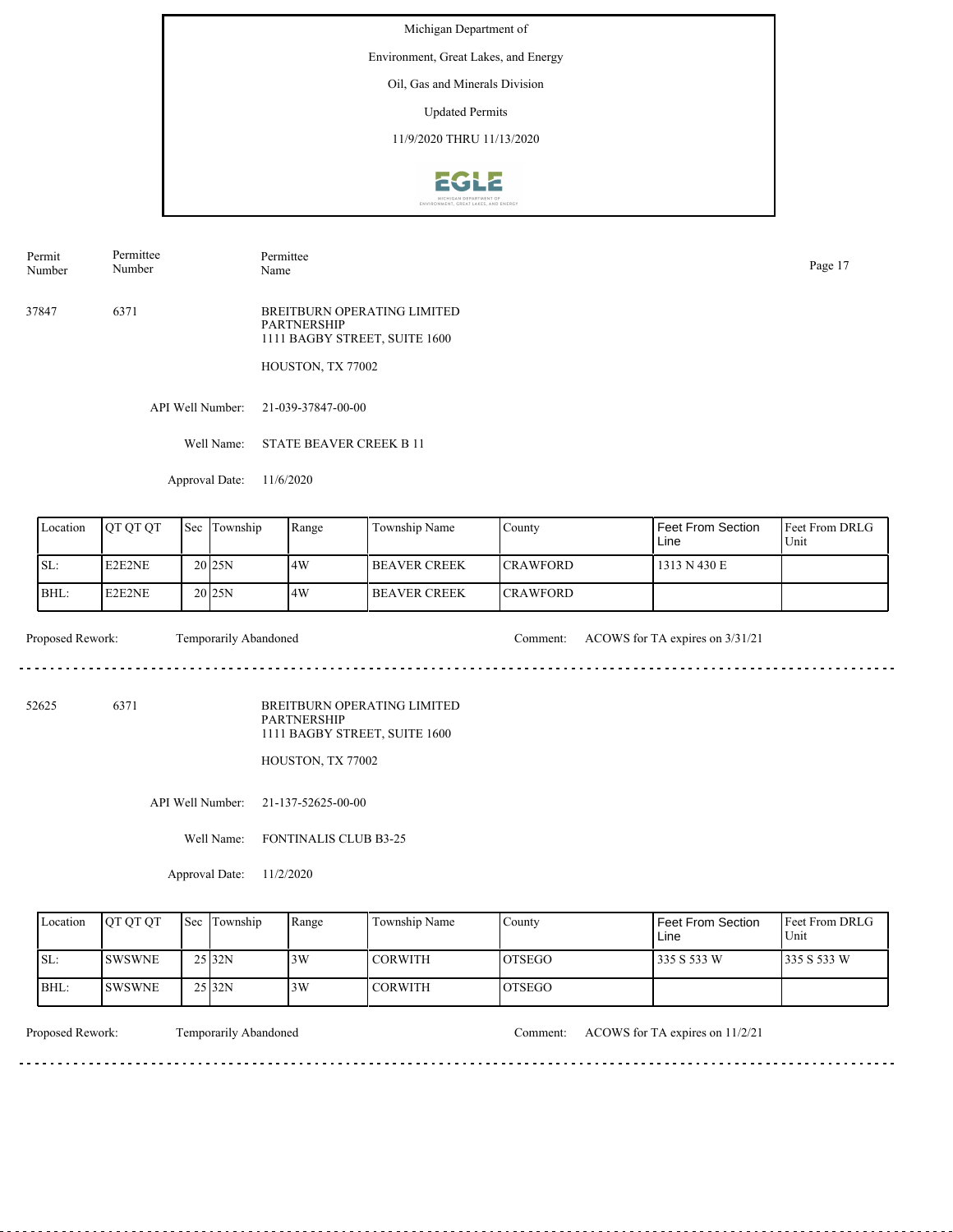Environment, Great Lakes, and Energy

Oil, Gas and Minerals Division

Updated Permits

11/9/2020 THRU 11/13/2020



Permit Number Permittee Number

Permittee Page 18<br>Name Page 18

52808 6371 BREITBURN OPERATING LIMITED PARTNERSHIP 1111 BAGBY STREET, SUITE 1600

HOUSTON, TX 77002

API Well Number: 21-137-52808-00-00

Well Name: WEST CORWITH D3-36

Approval Date: 11/2/2020

| Location | <b>IOT OT OT</b> | 'Sec | Township          | Range | Township Name  | County         | Feet From Section<br>Line | <b>IFeet From DRLG</b><br>Unit |
|----------|------------------|------|-------------------|-------|----------------|----------------|---------------------------|--------------------------------|
| SL:      | <b>SWSWSE</b>    |      | $36$ 32N          | 3W    | <b>CORWITH</b> | IOTSEGO        | 330 S 330 W               | 330 S 330 W                    |
| BHL:     | ISWSWSE          |      | 36 <sub>32N</sub> | 3W    | I CORWITH      | <b>IOTSEGO</b> |                           |                                |

Proposed Rework: Temporarily Abandoned Comment: ACOWS for TA expires on 11/2/21

. . . . . . . . . . . . . . . . . . .

52822 6371

BREITBURN OPERATING LIMITED PARTNERSHIP 1111 BAGBY STREET, SUITE 1600

HOUSTON, TX 77002

API Well Number: 21-137-52822-00-00

Well Name: FONTINALIS CLUB B3-24

Approval Date: 11/2/2020

| Location | <b>OT OT OT</b> | <b>Sec Township</b> | Range | Township Name  | County         | Feet From Section<br>∟ine | <b>Feet From DRLG</b><br>Unit |
|----------|-----------------|---------------------|-------|----------------|----------------|---------------------------|-------------------------------|
| ISL:     | <b>NWSWNE</b>   | 24 <sub>32N</sub>   | 3W    | <b>CORWITH</b> | <b>IOTSEGO</b> | 668 S 330 W               |                               |
| BHL:     | <b>INWSWNE</b>  | 24 <sub>32N</sub>   | 3W    | <b>CORWITH</b> | IOTSEGO        |                           |                               |

<u>. . . . . . . .</u>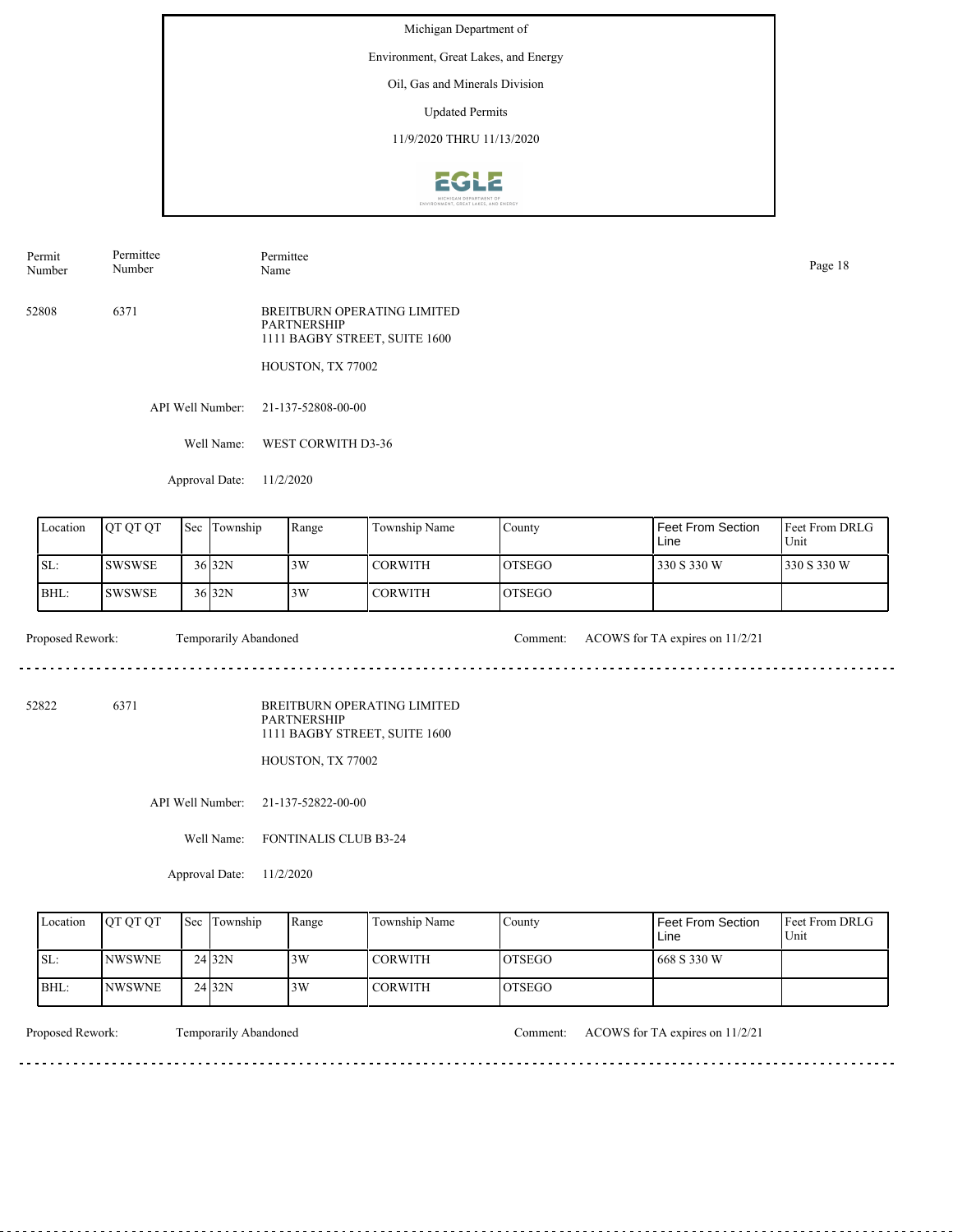Environment, Great Lakes, and Energy

Oil, Gas and Minerals Division

Updated Permits

11/9/2020 THRU 11/13/2020



Permit Number Permittee Number

Permittee Page 19<br>Name Page 19

53241 6371 BREITBURN OPERATING LIMITED PARTNERSHIP 1111 BAGBY STREET, SUITE 1600

HOUSTON, TX 77002

API Well Number: 21-137-53241-00-00

Well Name: FONTINALIS CLUB D3-18

Approval Date: 11/2/2020

| Location | <b>OT OT OT</b> | 'Sec | Township | Range | Township Name  | County         | Feet From Section<br>Line | Feet From DRLG<br>Unit |
|----------|-----------------|------|----------|-------|----------------|----------------|---------------------------|------------------------|
| SL:      | <b>SESWSE</b>   |      | 18 32N   | 2W    | <b>CORWITH</b> | IOTSEGO        | 330 S 1650 E              |                        |
| BHL:     | <b>SESWSE</b>   |      | 18 32N   | 2W    | I CORWITH      | <b>IOTSEGO</b> |                           |                        |

Proposed Rework: Temporarily Abandoned Comment: ACOWS for TA expires on 11/2/21

. . . . . . . . . . . . . . . . . . .

53454 6371

BREITBURN OPERATING LIMITED PARTNERSHIP 1111 BAGBY STREET, SUITE 1600

HOUSTON, TX 77002

API Well Number: 21-137-53454-00-00

Well Name: FONTINALIS CLUB B2-18

Approval Date: 11/2/2020

| Location | <b>OT OT OT</b> | <b>Sec Township</b> | Range | Township Name  | County        | Feet From Section<br>Line | <b>Feet From DRLG</b><br>Unit |
|----------|-----------------|---------------------|-------|----------------|---------------|---------------------------|-------------------------------|
| ISL:     | <b>ISWSENW</b>  | 18 32N              | 2W    | <b>CORWITH</b> | IOTSEGO       | 2120 N 1912 W             | 1800 N 460 W                  |
| BHL:     | ISWSENW         | 18 <sub>32N</sub>   | 2W    | <b>CORWITH</b> | <b>OTSEGO</b> |                           |                               |

Proposed Rework: Temporarily Abandoned Comment: ACOWS for TA expires on 11/2/21

<u>. . . . . . . .</u>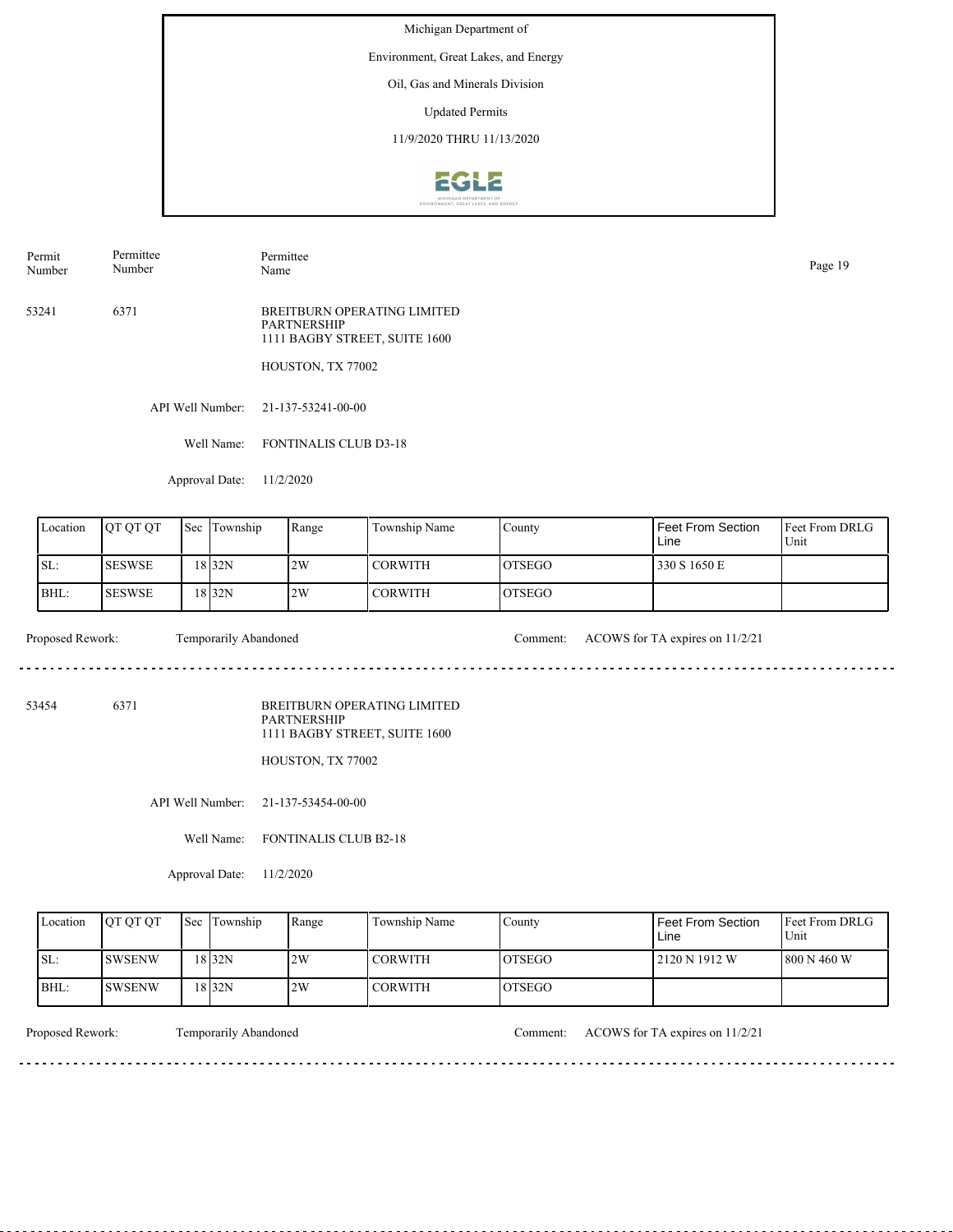Environment, Great Lakes, and Energy

Oil, Gas and Minerals Division

Updated Permits

11/9/2020 THRU 11/13/2020



Permit Number Permittee Number

Permittee Page 20<br>Name Page 20

53465 6371 BREITBURN OPERATING LIMITED PARTNERSHIP 1111 BAGBY STREET, SUITE 1600

HOUSTON, TX 77002

API Well Number: 21-137-53465-00-00

Well Name: STATE (WEST) CORWITH D4-35

Approval Date: 11/2/2020

| Location | <b>OT OT OT</b> | <b>Sec</b> | Township | Range | Township Name  | County         | Feet From Section<br>Line | <b>Feet From DRLG</b><br>Unit |
|----------|-----------------|------------|----------|-------|----------------|----------------|---------------------------|-------------------------------|
| SL:      | <b>SESESE</b>   |            | 35 32N   | 3W    | <b>CORWITH</b> | IOTSEGO        | 330 S 125 E               | 1330 S 1195 W                 |
| BHL:     | <b>SESESE</b>   |            | 35 32N   | 3W    | l CORWITH      | <b>IOTSEGO</b> |                           |                               |

Proposed Rework: Temporarily Abandoned Comment: ACOWS for TA expires on 11/2/21

. . . . . . . . . . . . . . . . . . .

53669 6371

BREITBURN OPERATING LIMITED PARTNERSHIP 1111 BAGBY STREET, SUITE 1600

HOUSTON, TX 77002

API Well Number: 21-137-53669-00-00

Well Name: YELLOWJACKET B3-26

Approval Date: 11/2/2020

| Location | <b>OT OT OT</b> | <b>Sec</b> Township | Range | Township Name  | County  | Feet From Section<br>Line | <b>Feet From DRLG</b><br>Unit |
|----------|-----------------|---------------------|-------|----------------|---------|---------------------------|-------------------------------|
| ISL:     | <b>ISWSWNE</b>  | 26 <sub>32N</sub>   | 3W    | <b>CORWITH</b> | IOTSEGO | 2530 N 2310 E             | 1210 N 330 W                  |
| BHL:     | <b>ISWSWNE</b>  | 26 <sub>32N</sub>   | 3W    | <b>CORWITH</b> | IOTSEGO |                           |                               |

<u>. . . . . . . .</u>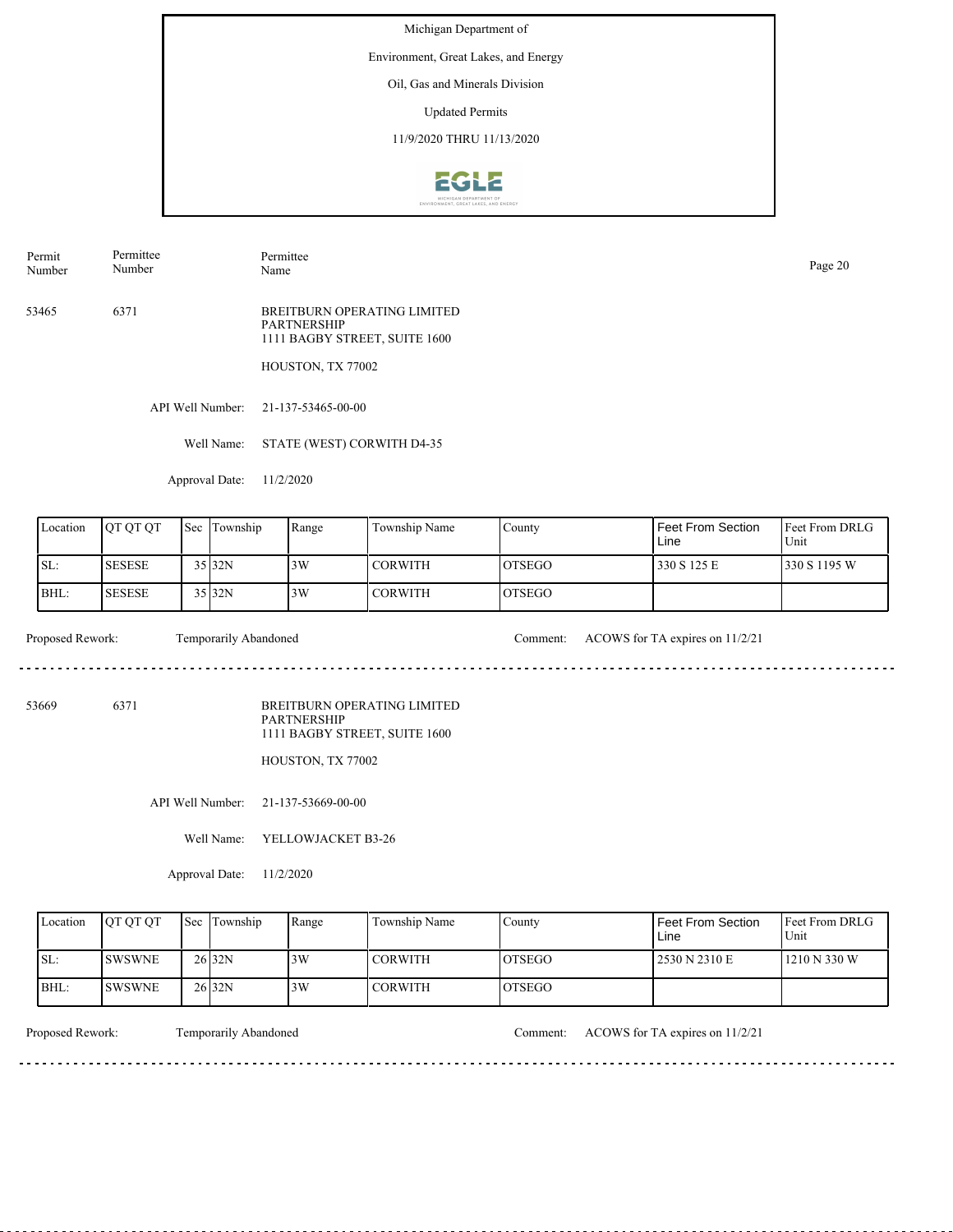Environment, Great Lakes, and Energy

Oil, Gas and Minerals Division

Updated Permits

11/9/2020 THRU 11/13/2020



Permit Number Permittee Number

Permittee Page 21<br>Name Page 21

53686 6371 BREITBURN OPERATING LIMITED PARTNERSHIP 1111 BAGBY STREET, SUITE 1600

HOUSTON, TX 77002

API Well Number: 21-137-53686-00-00

Well Name: YELLOWJACKET D3-26

Approval Date: 11/2/2020

| Location | <b>IOT OT OT</b> | 'Sec | Township          | Range | Township Name  | County         | Feet From Section<br>Line | <b>IFeet From DRLG</b><br>Unit |
|----------|------------------|------|-------------------|-------|----------------|----------------|---------------------------|--------------------------------|
| SL:      | <b>SWSWSE</b>    |      | 26 <sub>32N</sub> | 3W    | <b>CORWITH</b> | IOTSEGO        | 330 S 2310 E              | 330 S 330 W                    |
| BHL:     | ISWSWSE          |      | 26 <sub>32N</sub> | 3W    | I CORWITH      | <b>IOTSEGO</b> |                           |                                |

 $- - - - - -$ 

Proposed Rework: Temporarily Abandoned Comment: ACOWS for TA expires on 11/2/21

53689 6371

BREITBURN OPERATING LIMITED PARTNERSHIP 1111 BAGBY STREET, SUITE 1600

HOUSTON, TX 77002

API Well Number: 21-137-53689-00-00

Well Name: FONTINALIS CLUB C4-24

Approval Date: 11/2/2020

| Location | <b>OT OT OT</b> | <b>Sec Township</b> | Range | Township Name  | County         | Feet From Section<br>∟ine | <b>Feet From DRLG</b><br>Unit |
|----------|-----------------|---------------------|-------|----------------|----------------|---------------------------|-------------------------------|
| ISL:     | <b>NENESE</b>   | 24 <sub>32N</sub>   | 3W    | <b>CORWITH</b> | <b>IOTSEGO</b> | 2485 S 516 E              |                               |
| BHL:     | <b>NENESE</b>   | 24 <sub>32N</sub>   | 3W    | <b>CORWITH</b> | IOTSEGO        |                           |                               |

<u>. . . . . . . .</u>

Proposed Rework: Temporarily Abandoned Comment: ACOWS for TA expires on 11/2/21

. . . . . . . . . . . . . . . . . . .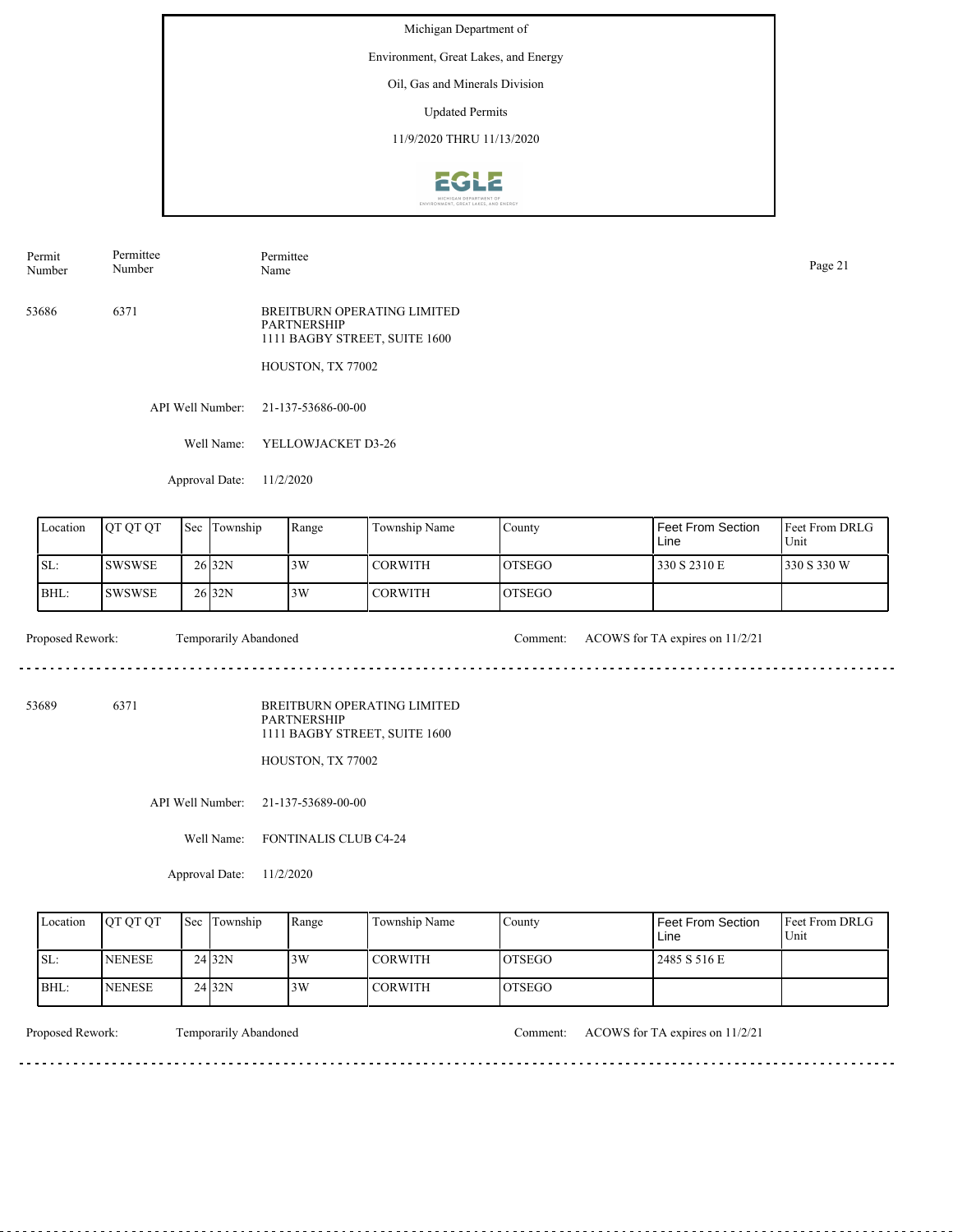Environment, Great Lakes, and Energy

Oil, Gas and Minerals Division

Updated Permits

11/9/2020 THRU 11/13/2020



Permit Number Permittee Number

Permittee Page 22<br>Name Page 22

53700 6371 BREITBURN OPERATING LIMITED PARTNERSHIP 1111 BAGBY STREET, SUITE 1600

HOUSTON, TX 77002

API Well Number: 21-137-53700-00-00

Well Name: PICKERAL LAKE WEST A1-34

Approval Date: 11/2/2020

| Location | <b>OT OT OT</b> | Sec | Township | Range | Township Name | County         | Feet From Section<br>Line | <b>Feet From DRLG</b><br>Unit |
|----------|-----------------|-----|----------|-------|---------------|----------------|---------------------------|-------------------------------|
| ISL:     | <b>SENWNW</b>   |     | 34 32N   | 2W    | CORWITH       | IOTSEGO        | 990 N 990 W               |                               |
| BHL:     | <b>SENWNW</b>   |     | $34$ 32N | 2W    | CORWITH       | <b>IOTSEGO</b> |                           |                               |

Proposed Rework: Temporarily Abandoned Comment: ACOWS for TA expires on 11/2/21

. . . . . . . . . . . . . . . . . . .

53813 6371

BREITBURN OPERATING LIMITED PARTNERSHIP 1111 BAGBY STREET, SUITE 1600

HOUSTON, TX 77002

API Well Number: 21-137-53813-00-00

Well Name: STATE CORWITH (PLE) C1-26

Approval Date: 11/2/2020

| Location | <b>OT OT OT</b> | <b>Sec</b> Township | Range | Township Name  | County  | Feet From Section<br>Line | <b>Feet From DRLG</b><br>Unit |
|----------|-----------------|---------------------|-------|----------------|---------|---------------------------|-------------------------------|
| ISL:     | <b>INENWSW</b>  | 26 <sub>32N</sub>   | 2W    | <b>CORWITH</b> | IOTSEGO | 2081 S 1190 W             | 1555 N 1190 W                 |
| BHL:     | <b>INENWSW</b>  | 26 <sub>32N</sub>   | 2W    | <b>CORWITH</b> | IOTSEGO |                           |                               |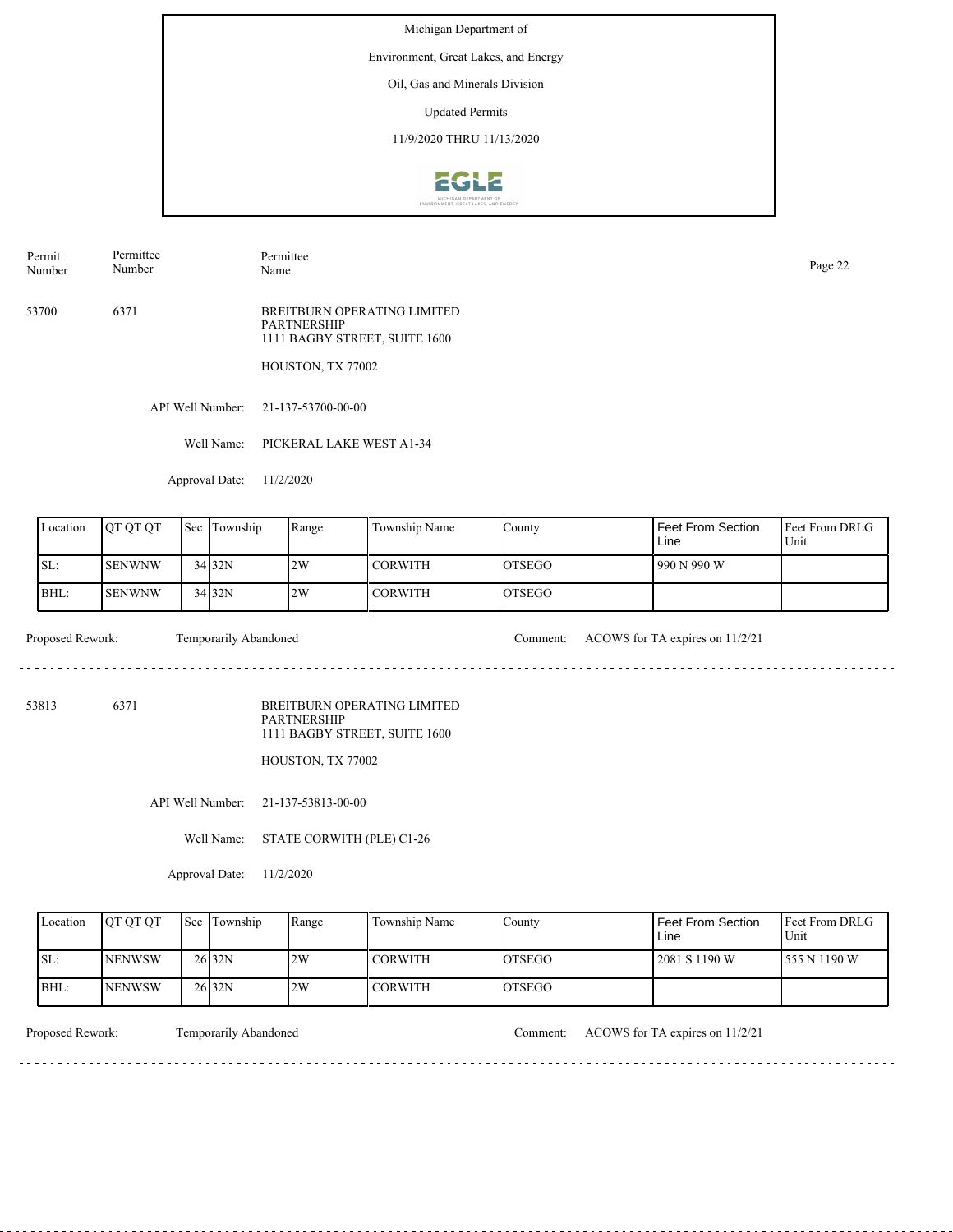Environment, Great Lakes, and Energy

Oil, Gas and Minerals Division

Updated Permits

11/9/2020 THRU 11/13/2020



Permit Number Permittee Number

Permittee Page 23<br>Name Page 23

53814 6371 BREITBURN OPERATING LIMITED PARTNERSHIP 1111 BAGBY STREET, SUITE 1600

HOUSTON, TX 77002

API Well Number: 21-137-53814-00-00

Well Name: STATE CORWITH (PLE) A2-26

Approval Date: 11/2/2020

| Location | <b>OT OT OT</b> | <b>Sec</b> | Township            | Range | Township Name  | County         | Feet From Section<br>Line | <b>Feet From DRLG</b><br>Unit |
|----------|-----------------|------------|---------------------|-------|----------------|----------------|---------------------------|-------------------------------|
| ISL:     | <b>SENENW</b>   |            | $26$ <sub>32N</sub> | 2W    | <b>CORWITH</b> | IOTSEGO        | 940 N 2530 W              | 380 S 1210 W                  |
| BHL:     | <b>SENENW</b>   |            | 26 <sub>32N</sub>   | 2W    | <b>CORWITH</b> | <b>IOTSEGO</b> |                           |                               |

Proposed Rework: Temporarily Abandoned Comment: ACOWS for TA expires on 11/2/21

53815 6371

BREITBURN OPERATING LIMITED PARTNERSHIP 1111 BAGBY STREET, SUITE 1600

HOUSTON, TX 77002

API Well Number: 21-137-53815-00-00

Well Name: PICKERAL LAKE EAST A1-26

Approval Date: 11/2/2020

| Location | <b>IOT OT OT</b> | <b>Sec Township</b> | Range | Township Name  | County  | <b>Feet From Section</b><br>∟ine | <b>Feet From DRLG</b><br>Unit |
|----------|------------------|---------------------|-------|----------------|---------|----------------------------------|-------------------------------|
| SL:      | <b>ISWNWNW</b>   | 26 <sub>32N</sub>   | 2W    | <b>CORWITH</b> | IOTSEGO | 1120 N 475 W                     |                               |
| BHL:     | ISWNWNW          | 26 <sub>32N</sub>   | 2W    | <b>CORWITH</b> | IOTSEGO |                                  |                               |

<u>. . . . . . . .</u>

Proposed Rework: Temporarily Abandoned Comment: ACOWS for TA expires on 11/2/21

. . . . . . . . . . . . . . . . . . . .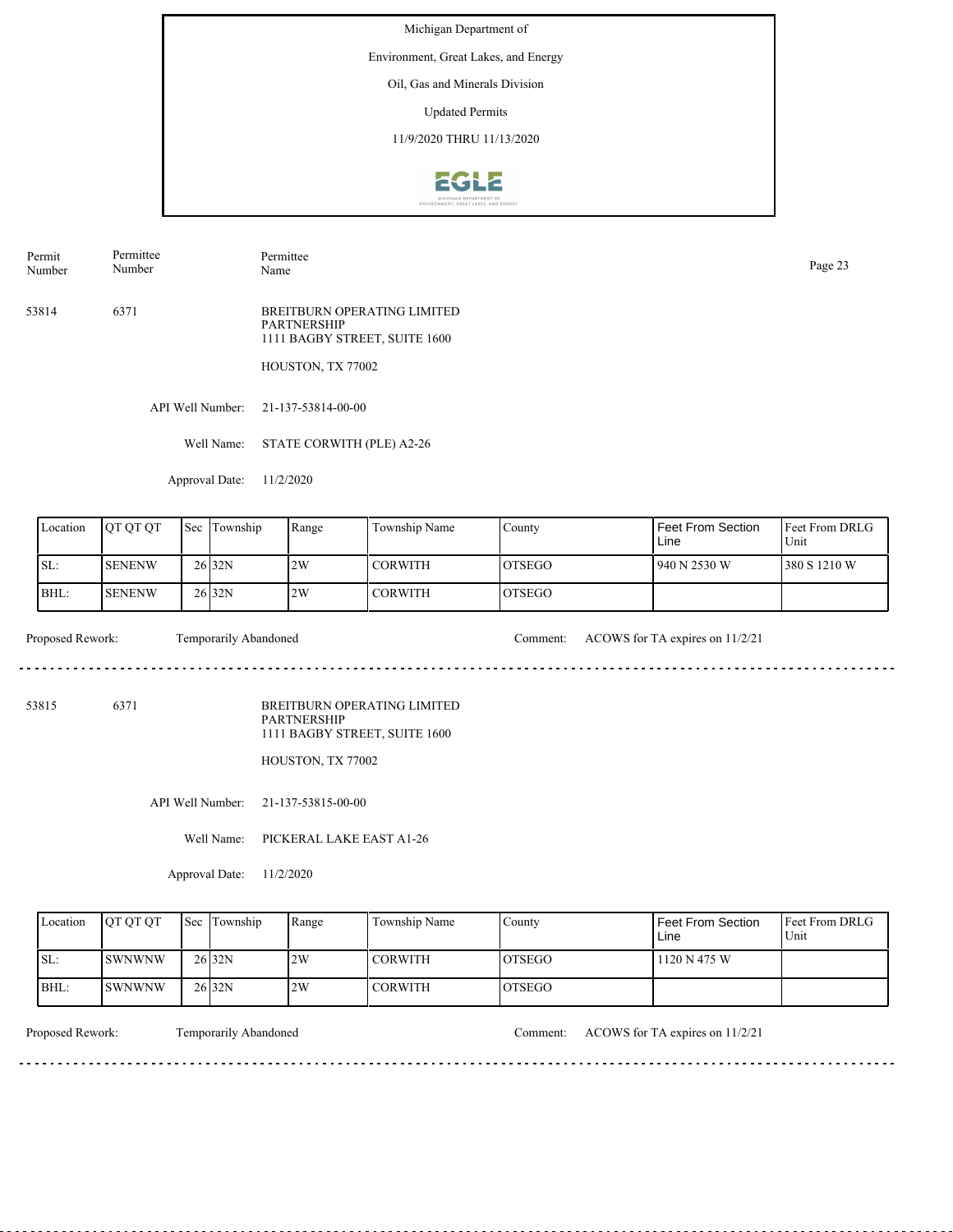Environment, Great Lakes, and Energy

Oil, Gas and Minerals Division

Updated Permits

11/9/2020 THRU 11/13/2020



Permit Number Permittee Number

Permittee Page 24<br>Name Page 24

54151 6371 BREITBURN OPERATING LIMITED PARTNERSHIP 1111 BAGBY STREET, SUITE 1600

HOUSTON, TX 77002

API Well Number: 21-039-54151-00-00

Well Name: STATE BEAVER CREEK D8

Approval Date: 11/6/2020

| Location | <b>OT OT OT</b> | Sec | Township | Range | Township Name        | County           | Feet From Section<br>Line | Feet From DRLG<br>Unit |
|----------|-----------------|-----|----------|-------|----------------------|------------------|---------------------------|------------------------|
| ISL:     | <b>INWNESW</b>  |     | 22125N   | 14W   | <b>IBEAVER CREEK</b> | <b>ICRAWFORD</b> | 1980 S 1650 W             | 1660 N 330 W           |
| BHL:     | <b>INWNESW</b>  |     | 22 25N   | 14W   | I BEAVER CREEK       | <b>ICRAWFORD</b> |                           |                        |

Proposed Rework: Temporarily Abandoned Comment: ACOWS for TA expires on  $3/31/22$ 

. . . . . . . . . . . . . . . . . . . .

54788 6371

BREITBURN OPERATING LIMITED PARTNERSHIP 1111 BAGBY STREET, SUITE 1600

HOUSTON, TX 77002

API Well Number: 21-137-54788-00-00

Well Name: FONTINALIS CLUB D2-24

Approval Date: 11/2/2020

| Location | <b>OT OT OT</b> | <b>Sec Township</b> | Range | Township Name  | County         | Feet From Section<br>∟ine | <b>Feet From DRLG</b><br>Unit |
|----------|-----------------|---------------------|-------|----------------|----------------|---------------------------|-------------------------------|
| ISL:     | <b>INWSESW</b>  | 24 <sub>32N</sub>   | 3W    | <b>CORWITH</b> | <b>IOTSEGO</b> | 1260 S 1785 W             |                               |
| IBHL:    | <b>NWSESW</b>   | 24 <sub>32N</sub>   | 3W    | <b>CORWITH</b> | IOTSEGO        |                           |                               |

<u>. . . . . . . .</u>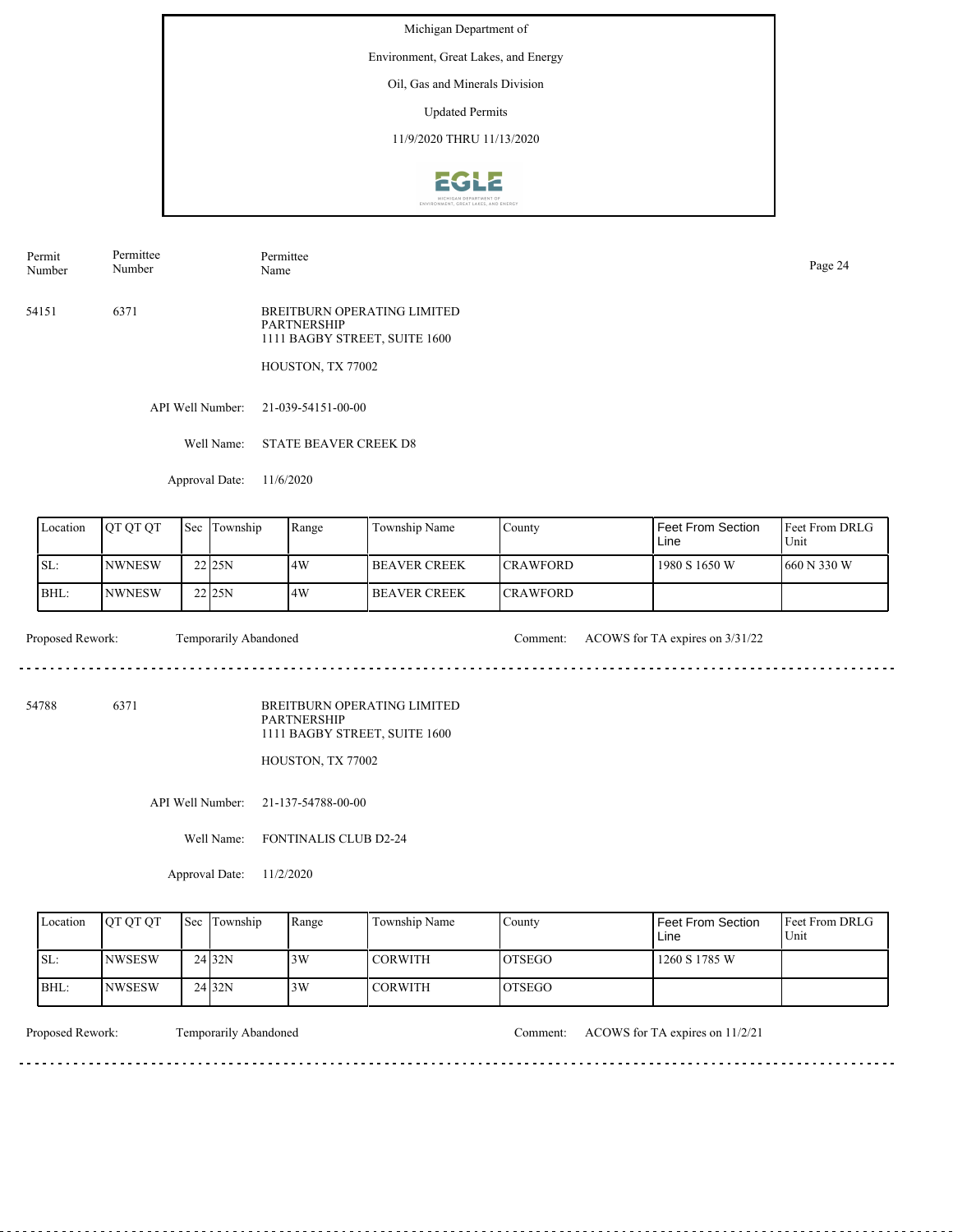Environment, Great Lakes, and Energy

Oil, Gas and Minerals Division

Updated Permits

11/9/2020 THRU 11/13/2020



Permit Number Permittee Number

Permittee Page 25<br>Name Page 25

54835 6371 BREITBURN OPERATING LIMITED PARTNERSHIP 1111 BAGBY STREET, SUITE 1600

HOUSTON, TX 77002

API Well Number: 21-137-54835-00-00

Well Name: FONTINALIS CLUB C2-16

Approval Date: 11/2/2020

| Location | <b>IOT OT OT</b> | <b>Sec</b> Township | Range | Township Name | County         | Feet From Section<br>Line | <b>Feet From DRLG</b><br>Unit |
|----------|------------------|---------------------|-------|---------------|----------------|---------------------------|-------------------------------|
| ISL:     | <b>ISWNESW</b>   | 16 32N              | 2W    | I CORWITH     | <b>IOTSEGO</b> | 1643 S 1685 W             |                               |
| BHL:     | ISWNESW          | 16 32N              | 2W    | I CORWITH     | <b>IOTSEGO</b> |                           |                               |

Proposed Rework: Temporarily Abandoned Comment: ACOWS for TA expires on 11/2/21

. . . . . . . . . . . . . . . . . . .

55018 6371

BREITBURN OPERATING LIMITED PARTNERSHIP 1111 BAGBY STREET, SUITE 1600

HOUSTON, TX 77002

API Well Number: 21-137-55018-00-00

Well Name: SOUTH VANDERBILT A2-35

Approval Date: 11/2/2020

| Location | <b>OT OT OT</b> | <b>Sec</b> Township | Range | Township Name  | County  | Feet From Section<br>Line | <b>Feet From DRLG</b><br>Unit |
|----------|-----------------|---------------------|-------|----------------|---------|---------------------------|-------------------------------|
| ISL:     | <b>ISWNENW</b>  | $35$ <sub>32N</sub> | 3W    | <b>CORWITH</b> | IOTSEGO | 1229 N 1657 W             | 1229 N 347 W                  |
| BHL:     | <b>SWNENW</b>   | $35$ <sub>32N</sub> | 3W    | <b>CORWITH</b> | IOTSEGO |                           |                               |

Proposed Rework: Temporarily Abandoned Comment: ACOWS for TA expires on 11/2/21

<u>. . . . . . . .</u>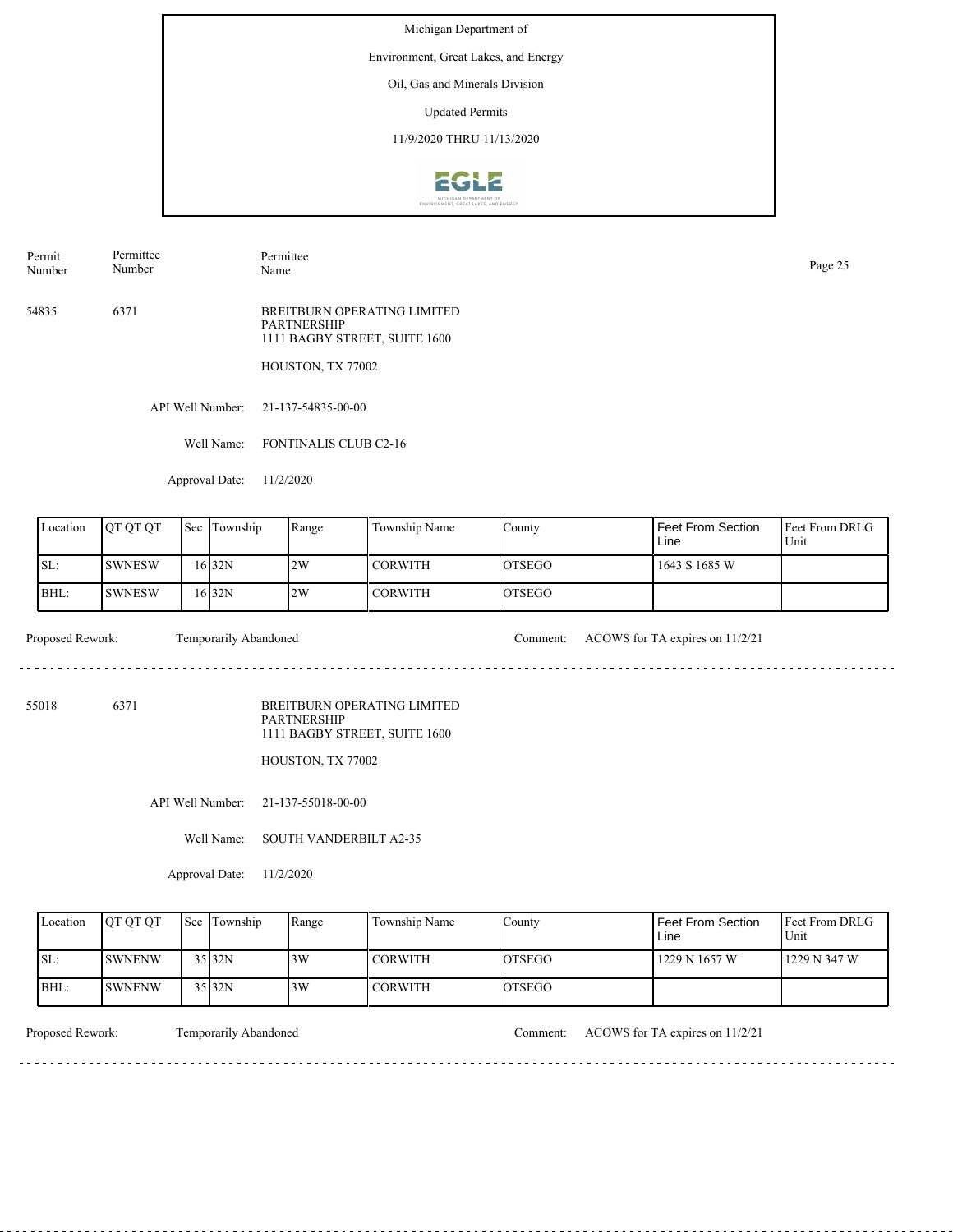Environment, Great Lakes, and Energy

Oil, Gas and Minerals Division

Updated Permits

11/9/2020 THRU 11/13/2020



Permit Number Permittee Number

Permittee Page 26<br>Name Page 26

55020 6371 BREITBURN OPERATING LIMITED PARTNERSHIP 1111 BAGBY STREET, SUITE 1600

HOUSTON, TX 77002

API Well Number: 21-137-55020-00-00

Well Name: STATE CORWITH B1-34

Approval Date: 11/2/2020

| Location | <b>IOT OT OT</b> | <b>Sec</b> | Township | Range | Township Name  | County         | Feet From Section<br>Line | <b>Feet From DRLG</b><br>Unit |
|----------|------------------|------------|----------|-------|----------------|----------------|---------------------------|-------------------------------|
| SL:      | <b>ISESWNW</b>   |            | 34 32N   | 3W    | I CORWITH      | <b>IOTSEGO</b> | 2446 N 787 W              | 1132 N 540 E                  |
| BHL:     | ISESWNW          |            | $34$ 32N | 3W    | <b>CORWITH</b> | <b>IOTSEGO</b> |                           |                               |

Proposed Rework: Temporarily Abandoned Comment: ACOWS for TA expires on 11/2/21

. . . . . . . . . . . . . . . . . . .

55021 6371

BREITBURN OPERATING LIMITED PARTNERSHIP 1111 BAGBY STREET, SUITE 1600

HOUSTON, TX 77002

API Well Number: 21-137-55021-00-00

Well Name: SOUTH VANDERBILT A4-34

Approval Date: 11/2/2020

| Location | <b>OT OT OT</b> | <b>Sec</b> Township | Range | Township Name  | County  | Feet From Section<br>Line | <b>Feet From DRLG</b><br>Unit |
|----------|-----------------|---------------------|-------|----------------|---------|---------------------------|-------------------------------|
| ISL:     | <b>ISENENE</b>  | 34 32N              | 3W    | <b>CORWITH</b> | IOTSEGO | 732 N 330 E               | 586 S 330 E                   |
| BHL:     | <b>ISENENE</b>  | $34$ 32N            | 3W    | <b>CORWITH</b> | IOTSEGO |                           |                               |

<u>. . . . . . . .</u>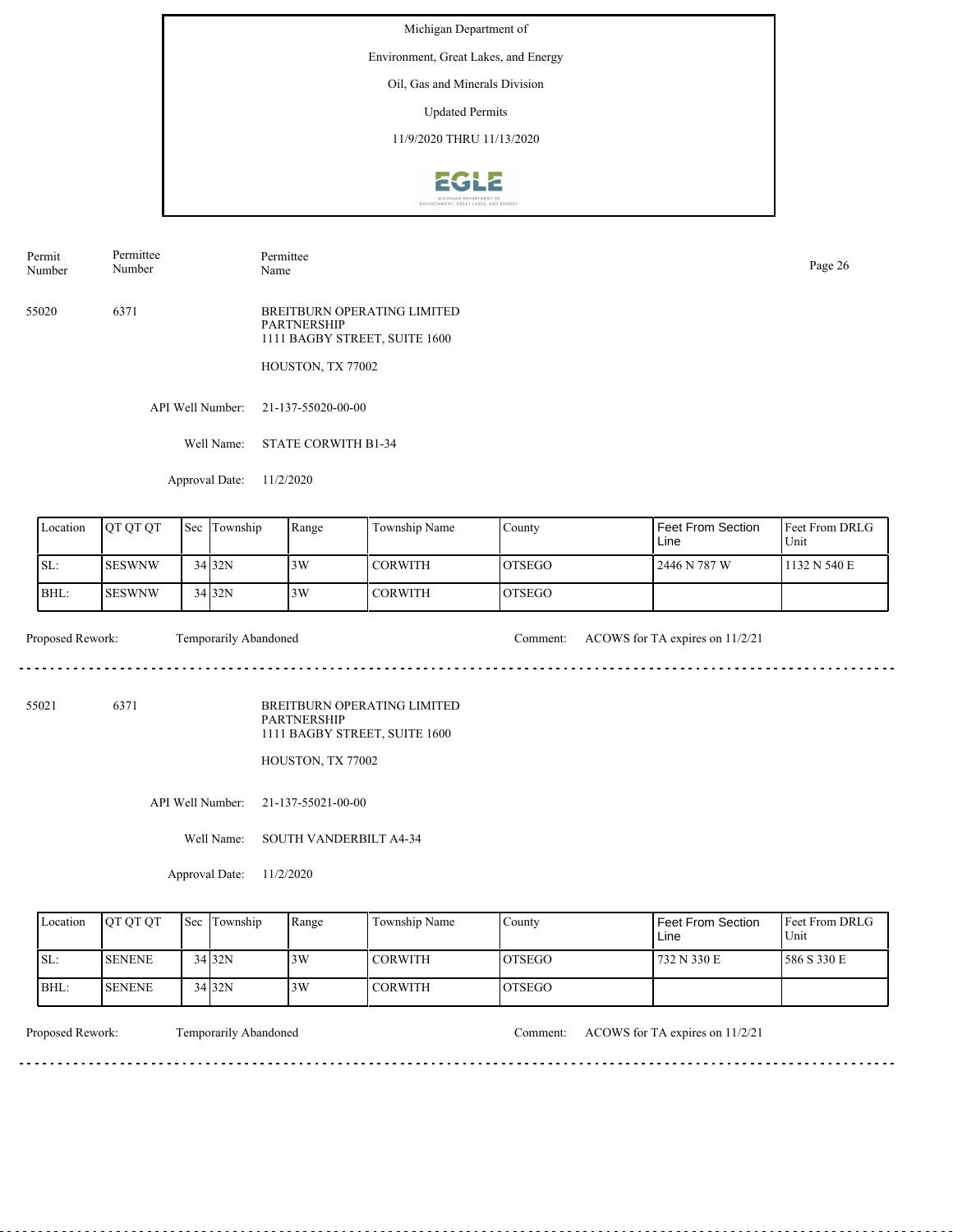Environment, Great Lakes, and Energy

Oil, Gas and Minerals Division

Updated Permits

11/9/2020 THRU 11/13/2020



Permit Number Permittee Number

Permittee Page 27<br>Name Page 27

55025 6371 BREITBURN OPERATING LIMITED PARTNERSHIP 1111 BAGBY STREET, SUITE 1600

HOUSTON, TX 77002

API Well Number: 21-137-55025-00-00

Well Name: SOUTH VANDERBILT B2-34

Approval Date: 11/2/2020

| Location | <b>OT OT OT</b> | Sec Township | Range | Township Name  | County         | Feet From Section<br>Line | <b>IFeet From DRLG</b><br>Unit |
|----------|-----------------|--------------|-------|----------------|----------------|---------------------------|--------------------------------|
| SL:      | <b>INESENW</b>  | 34 32N       | 3W    | <b>CORWITH</b> | IOTSEGO        | 1829 N 2462 W             | 1514 N 1135 W                  |
| BHL:     | <b>INESENW</b>  | 34 32N       | 3W    | CORWITH        | <b>IOTSEGO</b> |                           |                                |

. . . . . . . . . . . . . . . . .

 $\sim$ 

Proposed Rework: Temporarily Abandoned Comment: ACOWS for TA expires on 11/2/21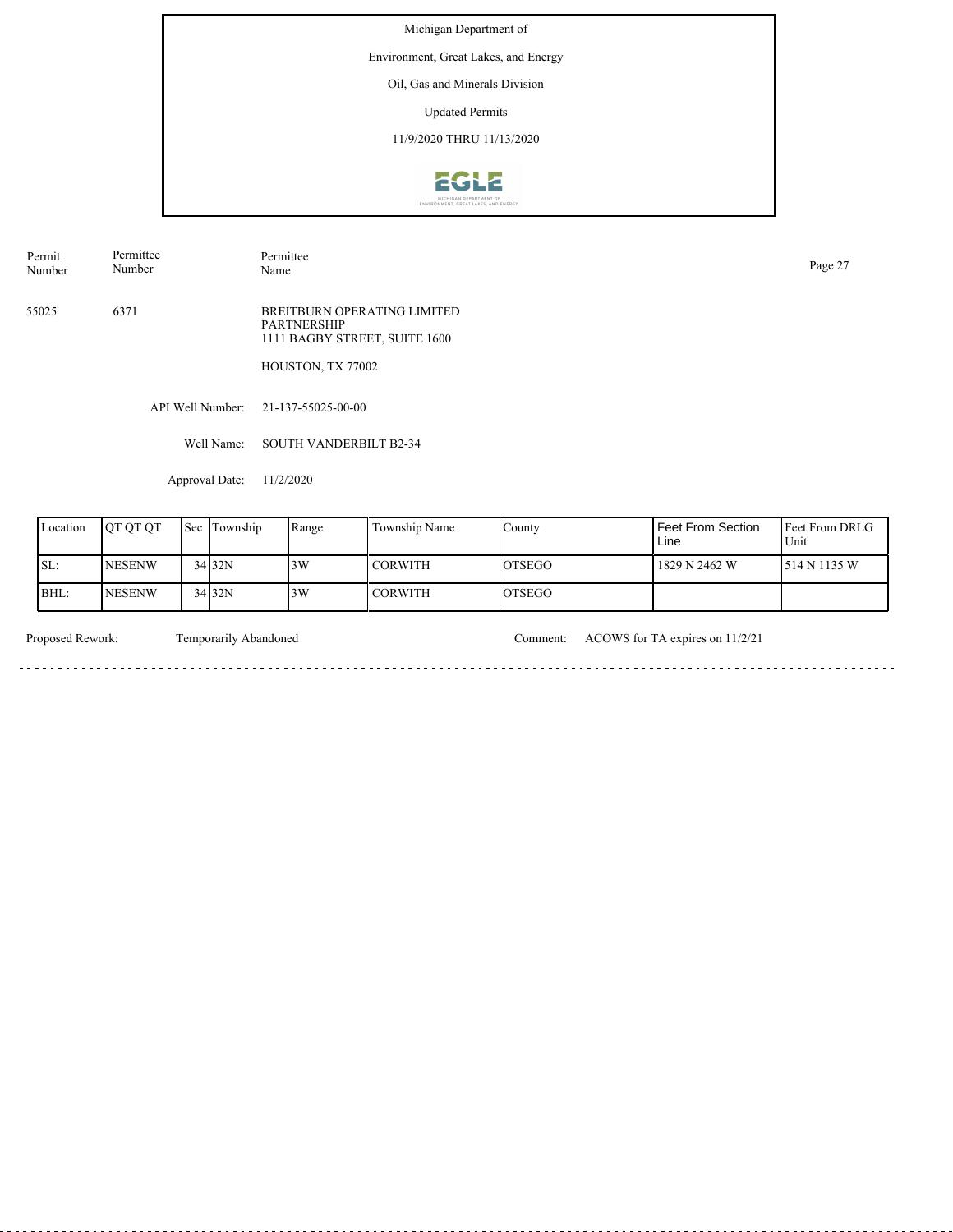Environment, Great Lakes, and Energy

Oil, Gas and Minerals Division

Updated Permits

11/9/2020 THRU 11/13/2020



Permit Number Permittee Number Permittee Page 28<br>Name Page 28

## **RECORD OF CHANGE OF WELL STATUS:**

491

CONSUMERS ENERGY CO

1945 W PARNALL RD JACKSON, MI 49201

API Well Number: 21-035-12716-00-00

Well Name: MICHIGAN GAS STORAGE CO 218

Change Date: 10/30/2020

Reworked for Miscellaneous

| Location | <b>IOT OT OT</b> | Sec Township | Range | Township Name      | County        | Feet From Section<br>Line | <b>Feet From DRLG</b><br>Unit |
|----------|------------------|--------------|-------|--------------------|---------------|---------------------------|-------------------------------|
| ISL:     | <b>CNNESE</b>    | 31 20N       | 16W   | <b>WINTERFIELD</b> | ICLARE        | 660 N 660 E               |                               |
| BHL:     | <b>CNNESE</b>    | 31 20N       | 16W   | <b>WINTERFIELD</b> | <b>ICLARE</b> |                           |                               |

Proposed Rework: Reworked for Miscellaneous Comment: Reworked to clean hole, log, underream, perf, set tubing, and

12719 491

CONSUMERS ENERGY CO

1945 W PARNALL RD JACKSON, MI 49201

API Well Number: 21-035-12719-00-00

Well Name: MICHIGAN GAS STORAGE CO 221

Change Date: 8/11/2020

| Location | <b>OT OT OT</b> | <b>Sec</b> Township | Range | Township Name | County        | <b>Feet From Section</b><br>Line | <b>Feet From DRLG</b><br>Unit |
|----------|-----------------|---------------------|-------|---------------|---------------|----------------------------------|-------------------------------|
| SL:      | <b>CNNESE</b>   | 32 20N              | 16W   | WINTERFIELD   | <b>ICLARE</b> | 660 N 660 E                      |                               |
| BHL:     | <b>CNNESE</b>   | 32 20N              | 16W   | WINTERFIELD   | <b>ICLARE</b> | 660 N 660 E                      |                               |

Reworked for Miscellaneous

Proposed Rework: Reworked for Miscellaneous Comment: Reworked to clean hole, log, underream, perf, run tubing, and return well to service.

return well to service.

 $- - - -$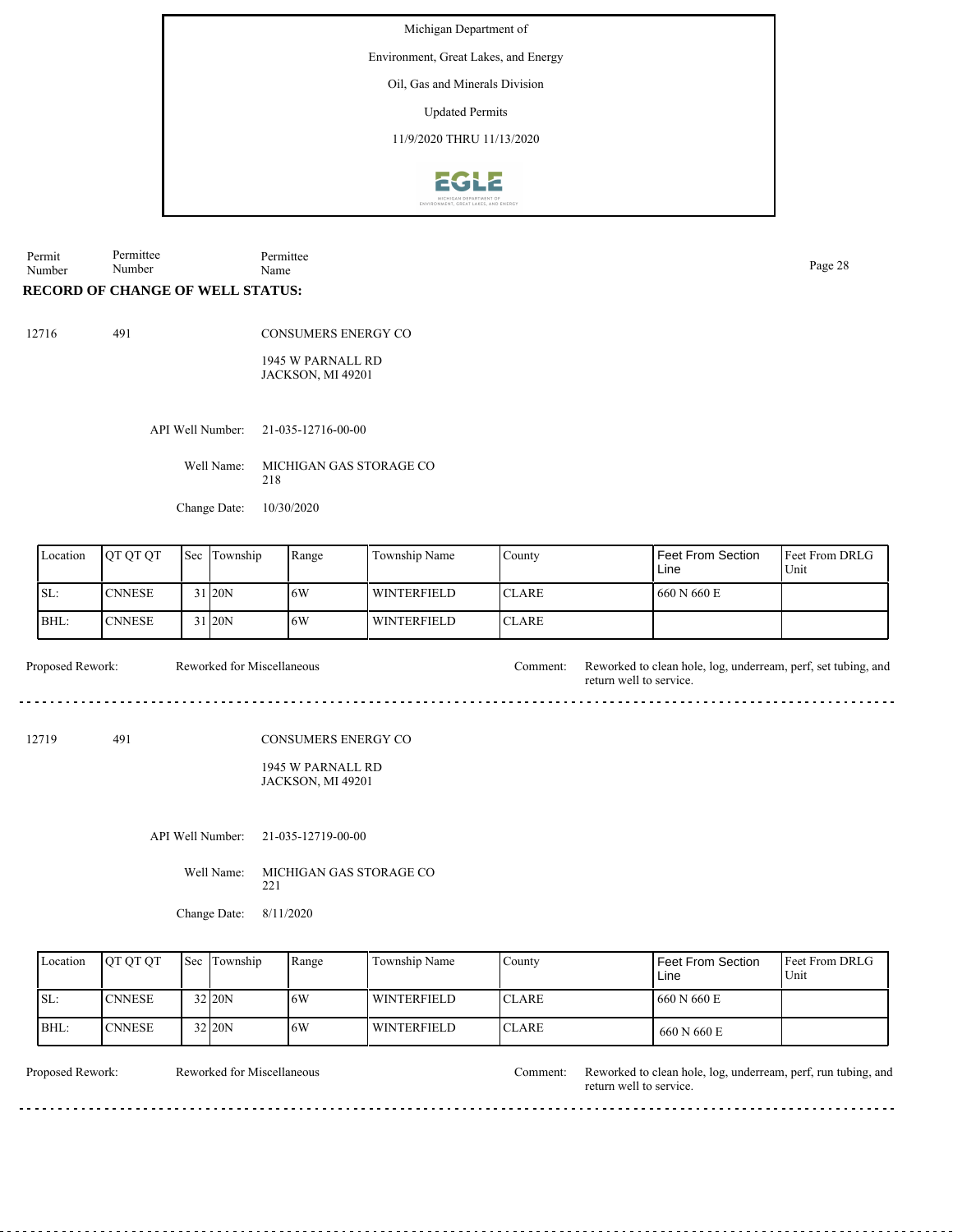Environment, Great Lakes, and Energy

Oil, Gas and Minerals Division

Updated Permits

11/9/2020 THRU 11/13/2020



| Permit<br>Number | Permittee<br>Number | Permittee<br>Name                             | Page 29 |
|------------------|---------------------|-----------------------------------------------|---------|
| 13133            | 491                 | CONSUMERS ENERGY CO                           |         |
|                  |                     | 1945 W PARNALL RD<br><b>JACKSON, MI 49201</b> |         |
|                  | API Well Number:    | 21-035-13133-00-00                            |         |
|                  | Well Name:          | MICHIGAN GAS STORAGE CO<br>268                |         |
|                  | Change Date:        | 10/29/2020                                    |         |
|                  |                     |                                               |         |

| Location | <b>IOTOTOT</b> | Sec Township | Range | Township Name  | County        | Feet From Section<br>Line | <b>IFeet From DRLG</b><br>Unit |
|----------|----------------|--------------|-------|----------------|---------------|---------------------------|--------------------------------|
| ISL:     | <b>CNNENW</b>  | 3 19N        | 16W   | <b>REDDING</b> | <b>ICLARE</b> | 660 N 660 E               |                                |
| BHL:     | <b>CNNENW</b>  | $3$  19N     | 16W   | REDDING-       | <b>ICLARE</b> | 660 N 660 E               |                                |

Proposed Rework: Reworked to Underreamed Open Hole Comment: Reworked to clean well, log, underream, and return well to service. Reworked to Underreamed Open Hole

13277 491

### CONSUMERS ENERGY CO

1945 W PARNALL RD JACKSON, MI 49201

API Well Number: 21-035-13277-00-00

Well Name: MGSC 303

Change Date: 10/28/2020

| Location | <b>IOT OT OT</b> | <b>Sec</b> Township | Range | Township Name | County        | Feet From Section<br>Line | <b>Feet From DRLG</b><br>Unit |
|----------|------------------|---------------------|-------|---------------|---------------|---------------------------|-------------------------------|
| ISL:     | <b>CNSWNE</b>    | 33 20N              | 16W   | l winterfield | ICLARE        | 660 S 660 W               |                               |
| BHL:     | <b>CNSWNE</b>    | 33 20N              | 16W   | l winterfield | <b>ICLARE</b> | 660 S 660 W               |                               |

Reworked to Underreamed Open Hole

Proposed Rework: Reworked to Underreamed Open Hole Comment: Reworked to clean well, log, underream, install tubing, and return well to service.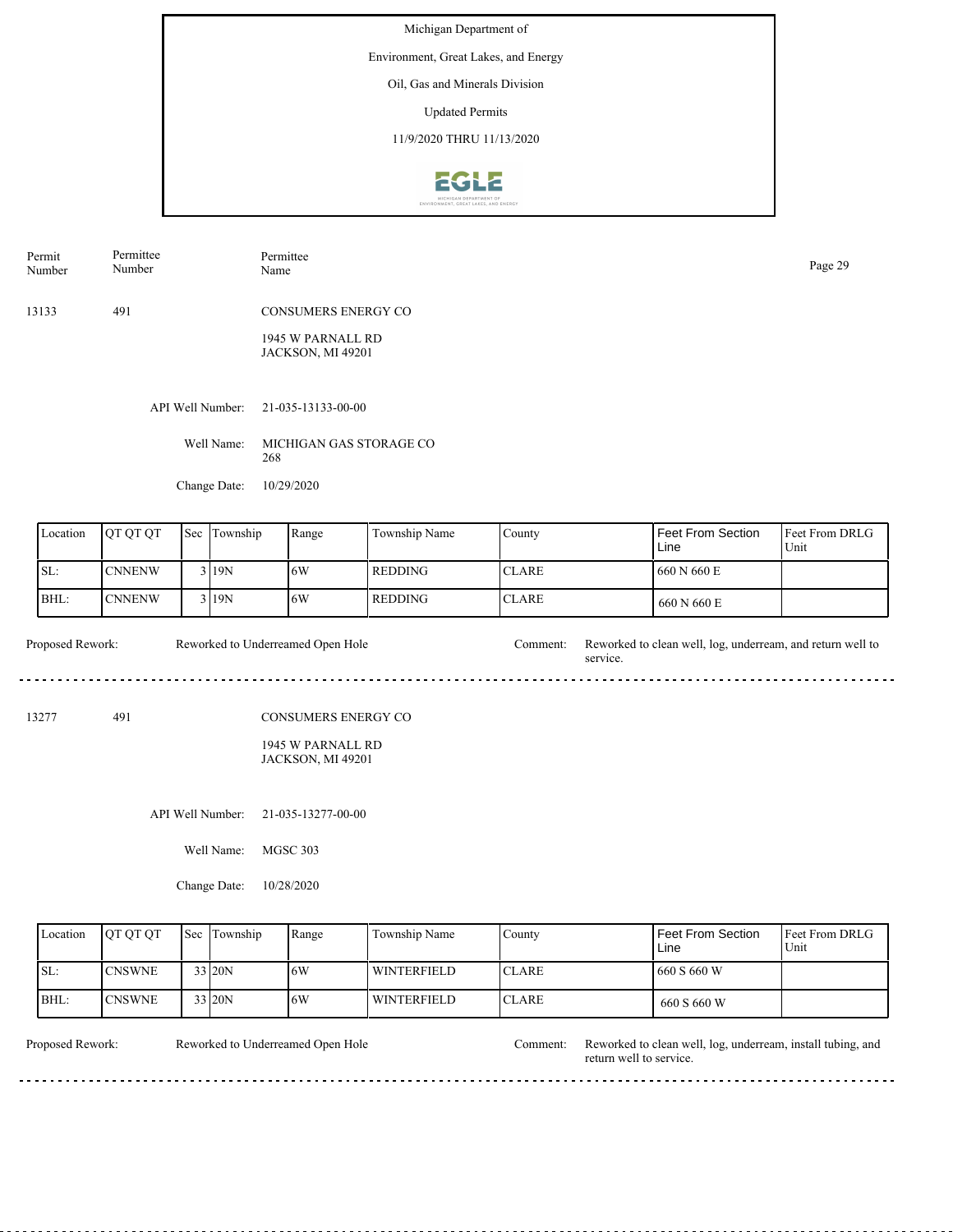Environment, Great Lakes, and Energy

Oil, Gas and Minerals Division

Updated Permits

11/9/2020 THRU 11/13/2020



| Permit<br>Number | Permittee<br>Number | Permittee<br>Name |                                                               |               |        |                           | Page 30               |
|------------------|---------------------|-------------------|---------------------------------------------------------------|---------------|--------|---------------------------|-----------------------|
| 14174            | 491                 |                   | CONSUMERS ENERGY CO<br>1945 W PARNALL RD<br>JACKSON, MI 49201 |               |        |                           |                       |
|                  | API Well Number:    |                   | 21-035-14174-00-00                                            |               |        |                           |                       |
|                  |                     | Well Name:<br>379 | MICHIGAN GAS STORAGE CO                                       |               |        |                           |                       |
|                  | Change Date:        | 10/1/2020         |                                                               |               |        |                           |                       |
| Location         | QT QT QT<br>Sec     | Township          | Range                                                         | Township Name | County | Feet From Section<br>Line | Feet From DRI<br>Unit |

| Location | <b>OT OT OT</b> | <b>Sec</b> Township | Range | Township Name      | County        | <b>Feet From Section</b><br>Line | <b>Feet From DRLG</b><br>Unit |
|----------|-----------------|---------------------|-------|--------------------|---------------|----------------------------------|-------------------------------|
| SL:      | <b>ICNNWSW</b>  | 28 <sub>20N</sub>   | 16W   | <b>WINTERFIELD</b> | <b>ICLARE</b> | 660 N 660 W                      |                               |
| BHL:     | <b>CNNWSW</b>   | 28 20N              | 16W   | <b>WINTERFIELD</b> | <b>ICLARE</b> | 660 N 660 W                      |                               |

Proposed Rework: Reworked to Underreamed Open Hole Comment: Reworked to clean well, log, underream, and return well to service. Reworked to Underreamed Open Hole

20967 491

### CONSUMERS ENERGY CO

1945 W PARNALL RD JACKSON, MI 49201

API Well Number: 21-035-20967-00-00

Well Name: M G S C 943

Change Date: 11/5/2020

| Location | <b>IOT OT OT</b> | <b>Sec Township</b> | Range | Township Name | County        | Feet From Section<br>Line | Feet From DRLG<br>Unit |
|----------|------------------|---------------------|-------|---------------|---------------|---------------------------|------------------------|
| ISL:     | <b>SESESE</b>    | 120N                | 16W   | l winterfield | <b>ICLARE</b> | 100 S 100 E               |                        |
| BHL:     | <b>SESESE</b>    | 120N                | 16W   | l winterfield | <b>ICLARE</b> | 100 S 100 E               |                        |

Reworked to Underreamed Open Hole

Proposed Rework: Reworked to Underreamed Open Hole Comment: Reworked to clean well, log, underream, and return well to service.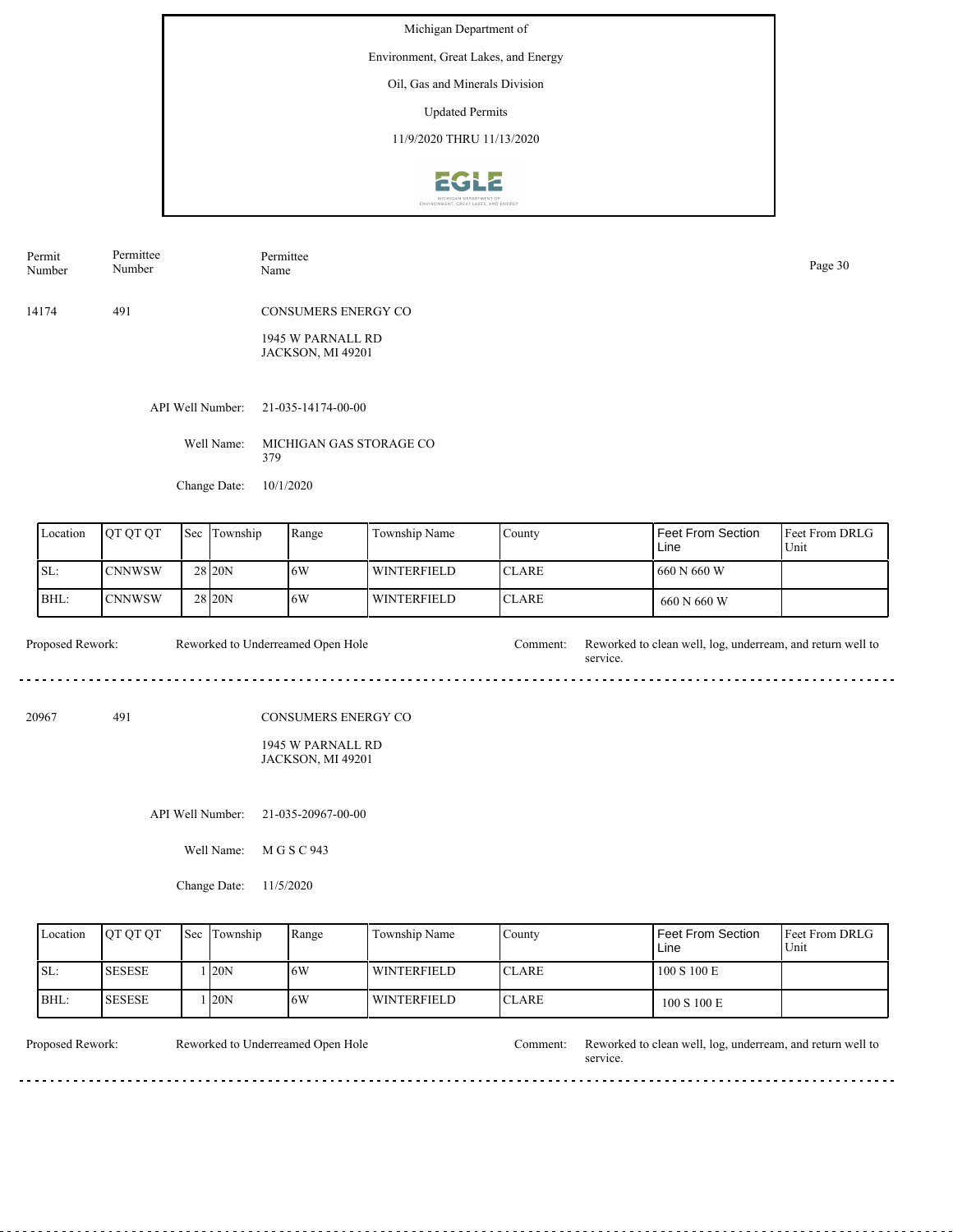Environment, Great Lakes, and Energy

Oil, Gas and Minerals Division

Updated Permits

11/9/2020 THRU 11/13/2020



| Permit<br>Number | Permittee<br>Number | Permittee<br>Name                      | Page 31 |
|------------------|---------------------|----------------------------------------|---------|
| 20980            | 491                 | <b>CONSUMERS ENERGY CO</b>             |         |
|                  |                     | 1945 W PARNALL RD<br>JACKSON, MI 49201 |         |
|                  | API Well Number:    | 21-035-20980-00-00                     |         |
|                  | Well Name:          | MGSC 956                               |         |
|                  | Change Date:        | 10/12/2020                             |         |

| Location | IOT OT OT      | Sec Township        | Range | Township Name      | County        | <b>Feet From Section</b><br>Line | <b>Feet From DRLG</b><br>Unit |
|----------|----------------|---------------------|-------|--------------------|---------------|----------------------------------|-------------------------------|
| SL:      | <b>ISENESW</b> | 20 <sub>120</sub> N | 16W   | <b>WINTERFIELD</b> | <b>ICLARE</b> | 1270 N 150 E                     |                               |
| BHL:     | <b>SENESW</b>  | 20 <sub>120</sub> N | 16W   | <b>WINTERFIELD</b> | <b>ICLARE</b> |                                  |                               |

Proposed Rework: Reworked to Underreamed Open Hole Comment: Reworked to clean well, log, underream, and return well to Reworked to Underreamed Open Hole service. <u>. . . . . . . . . . . .</u>

32372 7739

LAYLINE OIL AND GAS LLC 820 GESSNER ROAD, SUITE 1145

HOUSTON, TX 77024 USA

API Well Number: 21-035-32372-00-00

Well Name: BLACKLEDGE, RICHARD 4-30

Change Date: 12/26/2018

| Location | <b>IOT OT OT</b> | <b>Sec</b> Township | Range | Township Name      | County        | <b>Feet From Section</b><br>Line | <b>Feet From DRLG</b><br>Unit |
|----------|------------------|---------------------|-------|--------------------|---------------|----------------------------------|-------------------------------|
| ISL:     | <b>NENWNE</b>    | 30 <sub>20N</sub>   | 6W    | <b>WINTERFIELD</b> | <b>ICLARE</b> | 585 N 982 W                      | 585 N 330 E                   |
| BHL:     | <b>NENWNE</b>    | 30 <sub>20N</sub>   | 16W   | <b>WINTERFIELD</b> | <b>ICLARE</b> |                                  |                               |

Reworked to Perforate & Test Current Formation

Proposed Rework: Reworked to Perforate & Test Current Formation Comment: Reworked to plug back to 4915', perf, stimulate, and test current formation.

 $- - - - - -$ 

 $- - - - -$